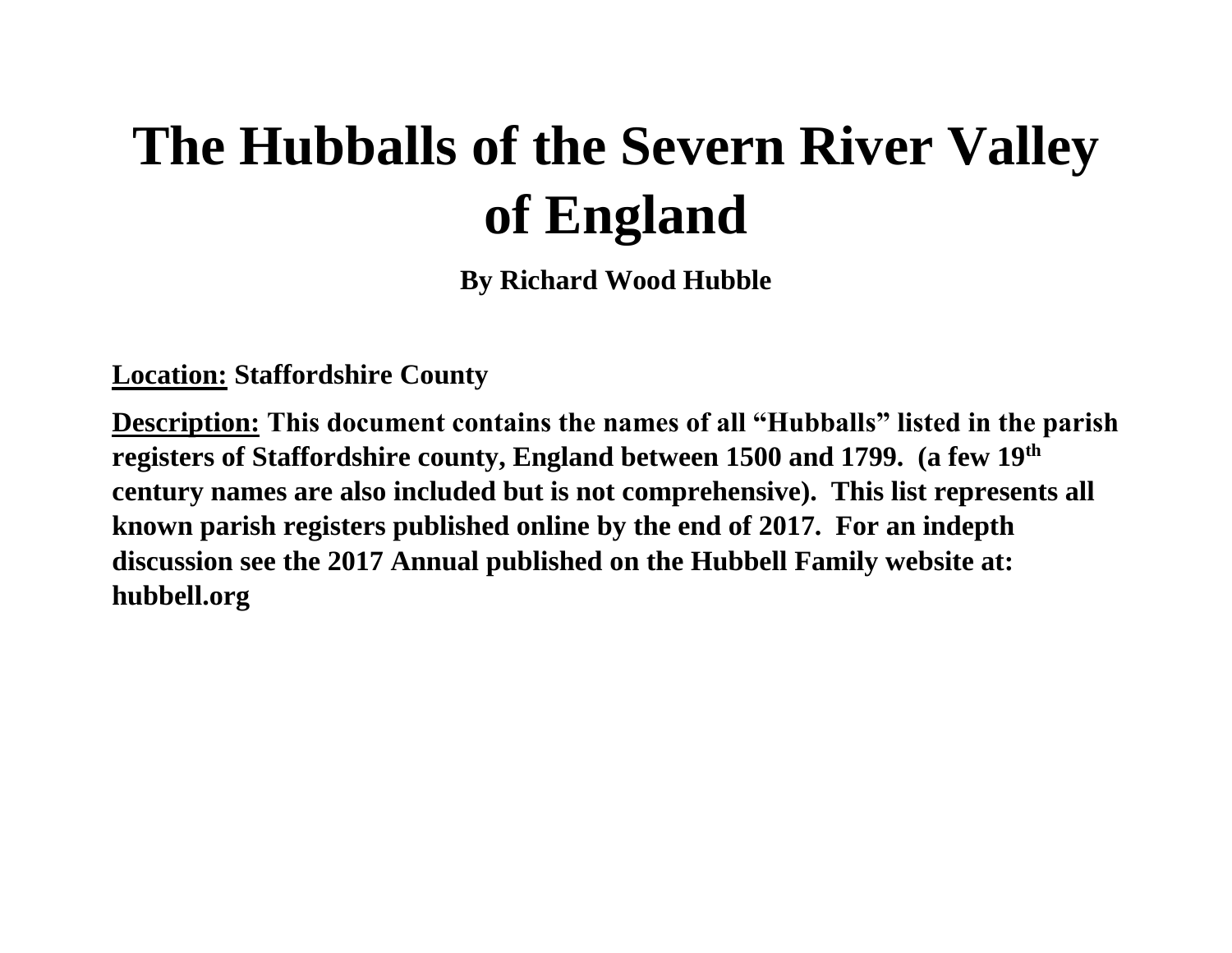# **Staffordshire County Parish Records**

Source Key:<br> $[1]$  = www.melocki.org.uk

[2] = Harolds notes at the Center-see R-series of docs HT = Hathitrust.org

[3] = http://www.freereg.org.uk/search\_records/ [Int] = internet (family search)

 $[ar]$  = family search database using archersoftware.co.uk codes

[4] = http://www.wolverhamptonhistory.org.uk/resources/indexes NBI = National Burial Index

http://search.findmypast.co.uk/results/world-records/shropshire-burials?lastname=hubbold&o=eventyear&d=asc

#### **Name of Parish**

| <b>First name</b><br>Last name | T.<br>Birth | <b>Baptism</b> | Buria | Denomına- | Marriage | Spouse's      | Spouse's       | r'ather'   | <b>Place</b>  | source  |
|--------------------------------|-------------|----------------|-------|-----------|----------|---------------|----------------|------------|---------------|---------|
|                                | vear        | vear           | vear  | tion      | vear     | ` name<br>tır | * name<br>Tas. | first name | <b>Parish</b> | of data |

#### **Abbots Bromley parish-Staffordshire**

| $\sim$<br>l homas | Hubbat |  |  | $\overline{\phantom{a}}$<br>756.<br>$\frac{1}{2}$ | ---<br>£lizabeth | .<br>Hıkın |  | Tar i |
|-------------------|--------|--|--|---------------------------------------------------|------------------|------------|--|-------|
|                   |        |  |  | . .<br>---                                        |                  |            |  |       |
|                   |        |  |  |                                                   |                  |            |  |       |

#### **Adbaston parish, Staffordshire** 1590-1886 baptisms, 1600-1913 marriages Location: W of Stafford

| Matthew | Hubball |                                    |  | 10/3/1816 | Jane | Plant |              | Adbaston, Lincoln, England  | [ar] |
|---------|---------|------------------------------------|--|-----------|------|-------|--------------|-----------------------------|------|
| Matthew | Hubball |                                    |  | 10/3/1816 | Jane | Plant |              | Adbaston, stafford, England | [ar] |
|         |         | The above is 2 different listings? |  |           |      |       |              |                             |      |
| John    | Hubbold | 10/16/1842                         |  |           |      |       | Thomas & Ann | of Knighton                 | [ar] |
| Rebecca | Hubbald | 12/22/1844                         |  |           |      |       | Thomas & Ann | of Knighton                 | [ar] |
| James   | Hubbold | 7/2/1848                           |  |           |      |       | Thomas & Ann | of Tunstall                 | [ar] |
| George  | Hubbert | 2/9/1851                           |  |           |      |       | Thomas & Ann | of Tunstall                 | [ar] |

#### **Aldridge parish, staff**

| <b>Henry</b> | r T 1 1 1<br>. Hubble | 1869 |            |                         | /29/1893<br>. | . הכי<br>Rache.             | WI:<br>W 12 21 N         | ieorg                 | l ar |
|--------------|-----------------------|------|------------|-------------------------|---------------|-----------------------------|--------------------------|-----------------------|------|
|              |                       |      |            |                         |               |                             |                          |                       |      |
| Amblecote    | <b>parish, Staff</b>  |      | 1852<br>Ч4 | l rınıtv<br><b>HOIV</b> |               | $C/\sqrt{M}$<br>Stafi<br>on | preester<br>$\sim$ OLCC. | Dudley<br>border near |      |

|      | monttont parism, staff |      | 10JZ-<br>エンサエ | 1101<br>1 1 1 1 1 1 U 1 | UIL UIU DIALL/ YYULUSIUL | . vuidu | . iical Duulc                 |                        |          |  |
|------|------------------------|------|---------------|-------------------------|--------------------------|---------|-------------------------------|------------------------|----------|--|
| Mary | -lubball               |      | .1105<br>10J  |                         |                          |         | David & Julia                 | Amblecote              | $-$<br>◡ |  |
|      | more listing up to     | 1998 |               |                         |                          |         | i blacksmith from-<br>David-a | <b>Withy</b><br>' Bank |          |  |

|                    | Upper Arley listed in Worcester (ar)<br>Areley (also called Upper Areley and Over Areley) parish<br>John Hubbold and his wife Cicely with children: Simon, Joan, Cicely, John, Isabel, Margaret |       |                                           |                                        |  |                                         |      |      |                             |             |                 |
|--------------------|-------------------------------------------------------------------------------------------------------------------------------------------------------------------------------------------------|-------|-------------------------------------------|----------------------------------------|--|-----------------------------------------|------|------|-----------------------------|-------------|-----------------|
| alive before 1530: |                                                                                                                                                                                                 |       |                                           |                                        |  |                                         |      |      |                             | Areley      | Doc. 272        |
|                    | Hubball                                                                                                                                                                                         |       |                                           |                                        |  | 8/31/1570 (possibly married not buried) |      |      |                             | Over Areley | HT(P50)         |
| Richard            | Hupbald                                                                                                                                                                                         |       |                                           |                                        |  | 3/7/1697                                | Mary | Hill |                             | Over Areley | HT(P50)         |
| Richard            | Hubbald                                                                                                                                                                                         |       |                                           | Listed in 1700 as Overseer of the poor |  |                                         |      |      |                             | Over Areley | HT(P50)         |
| Richard            | Hubball                                                                                                                                                                                         |       |                                           | 1/3/1730                               |  |                                         |      |      |                             | Over Areley | HT(P50)         |
| Mary               | Hubbal                                                                                                                                                                                          | widow |                                           | 1/1/1740                               |  |                                         |      |      |                             | Over Areley | HT(P50)         |
| John               | Hubbal                                                                                                                                                                                          |       | 5/17/1754                                 |                                        |  |                                         |      |      | John & Elizabeth            | Over Areley | HT, (P50), [ar] |
| John               | <b>Hubball</b>                                                                                                                                                                                  |       |                                           |                                        |  | 5/1/1758                                | Jane |      | Debitot of Wolverley parish | Over Areley | HT, (P50), [ar] |
|                    |                                                                                                                                                                                                 |       | John Hubball was a witness to the wedding |                                        |  |                                         |      |      |                             |             |                 |
| Elizabeth          | Hubbal                                                                                                                                                                                          |       | 8/30/1778                                 |                                        |  |                                         |      |      | John & Sarah                | Over Areley | HT, (P50), [ar] |
| John               | Hubbal                                                                                                                                                                                          |       | 2/11/1781                                 |                                        |  |                                         |      |      | John & Sarah                | Over Areley | HT,(P50), [ar]  |
| Mary               | Hubbal                                                                                                                                                                                          |       | 11/3/1781                                 |                                        |  |                                         |      |      | John & Elizabeth            | Over Areley | HT(P50)         |
| William            | Hubbal                                                                                                                                                                                          |       | 4/6/1783                                  |                                        |  |                                         |      |      | John & Sarah                |             | [ar]            |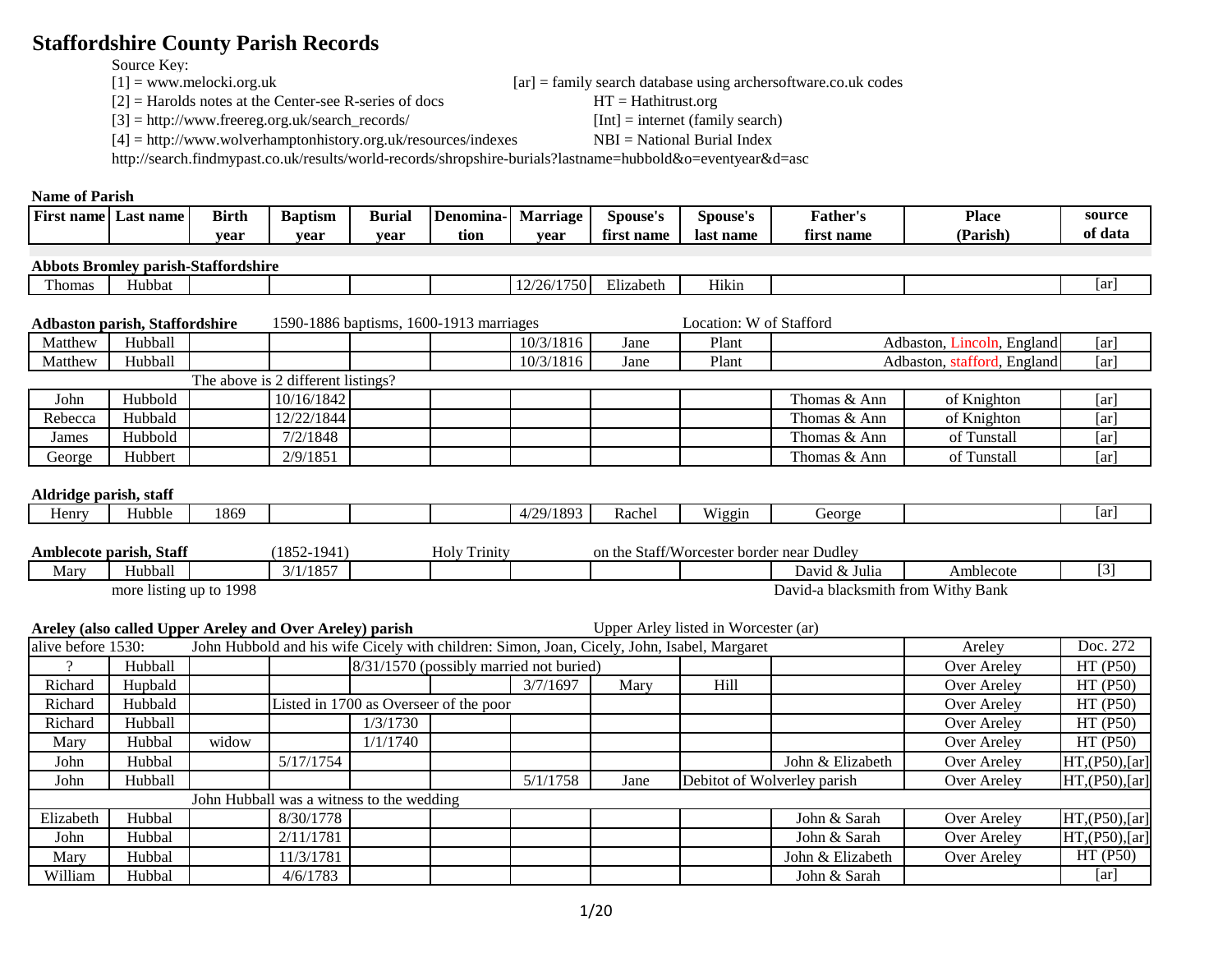| Name of Parisn               |                                  |                                                                                  |                                                |               |                                                    |                                    |                                        |                                                           |                        |                               |                   |
|------------------------------|----------------------------------|----------------------------------------------------------------------------------|------------------------------------------------|---------------|----------------------------------------------------|------------------------------------|----------------------------------------|-----------------------------------------------------------|------------------------|-------------------------------|-------------------|
| <b>First name</b>            | Last name                        | <b>Birth</b>                                                                     | <b>Baptism</b>                                 | <b>Burial</b> | Denomina-                                          | Marriage                           | Spouse's                               | Spouse's                                                  | Father's               | <b>Place</b>                  | source            |
|                              |                                  | year                                                                             | year                                           | year          | tion                                               | year                               | first name                             | last name                                                 | first name             | (Parish)                      | of data           |
|                              |                                  |                                                                                  |                                                |               |                                                    |                                    |                                        |                                                           |                        |                               |                   |
| Richard                      | Hubbal                           |                                                                                  |                                                | 2/21/1784     |                                                    |                                    |                                        |                                                           |                        | Over Areley                   | HT (P50)          |
| Elizabeth                    | Hubbals                          |                                                                                  |                                                | 8/25/1784     |                                                    |                                    |                                        |                                                           | wife of Edward Hubbals | Over Areley                   | HT (P50)          |
| John                         | Hubbal                           |                                                                                  |                                                | 6/28/1789     |                                                    |                                    |                                        |                                                           |                        | Over Areley                   | HT (P50)          |
| Sarah                        | Hubbold                          |                                                                                  |                                                | 1/1/1795      |                                                    |                                    |                                        |                                                           |                        | Over Areley                   | HT (P50)          |
| Mary                         | Hubbold                          | widow                                                                            |                                                | 4/20/1795     |                                                    |                                    |                                        |                                                           |                        |                               |                   |
|                              |                                  |                                                                                  |                                                |               | a number of Wakeman listed in this parish register |                                    |                                        |                                                           |                        |                               |                   |
|                              |                                  |                                                                                  |                                                |               |                                                    |                                    |                                        |                                                           |                        |                               |                   |
|                              | <b>Baswich or Baswick parish</b> |                                                                                  | also known as Berkswich                        |               |                                                    |                                    |                                        |                                                           |                        |                               |                   |
|                              |                                  | Berkswich parish, Staffordshire (southeast of Stafford between Hixon and Tixall) |                                                |               |                                                    |                                    |                                        | 1601-1812                                                 |                        |                               |                   |
| John                         | Hubbel                           |                                                                                  |                                                | 1661          |                                                    | (same person as the next listing?) |                                        |                                                           |                        | St James, Baswich             | <b>NBI</b>        |
| John                         | Hubbel                           |                                                                                  |                                                | 8/9/1661      | (of Grange Heath)                                  |                                    |                                        |                                                           |                        | Berkswich                     | HT, [ar]          |
| Thomas                       | Hubball                          |                                                                                  |                                                | 8/5/1675      | (Thomas, son of Thomas)                            |                                    |                                        |                                                           |                        | Berkswich                     | HT                |
| Tho                          | Hubb                             |                                                                                  | 8/22/1676                                      |               |                                                    |                                    |                                        |                                                           | Walter & Joan          | <b>Baswick</b>                | [ar]              |
| Ann                          | Hubball                          |                                                                                  |                                                | 4/29/1678     | (Ann dau of Thomas)                                |                                    |                                        |                                                           | Tho                    | Berkswich & Baswick           | HT, [ar]          |
| Thomas                       | Hubball                          |                                                                                  |                                                | 9/18/1684     |                                                    | (Thomas, son of Thomas)            |                                        |                                                           |                        | Berkswich                     | HT, [ar]          |
| Thomas                       | Hubball                          |                                                                                  |                                                | 5/9/1685      |                                                    |                                    |                                        |                                                           |                        | Berkswich                     | HT, [ar]          |
| Johan                        | Hubball                          |                                                                                  |                                                | 11/9/1726     |                                                    |                                    |                                        |                                                           |                        | Baswich                       |                   |
| Johannes                     | Hubball                          |                                                                                  |                                                | 1726          |                                                    |                                    |                                        | (Johannes Hubball de Hopton, p. Sanc. Mariae in Stafford) |                        | Berkswich                     | [ar]<br>HT        |
| Hellen                       | Hubball                          |                                                                                  | (of extra parochial liberty of Hawberton, lic) |               |                                                    | 1768                               | John                                   | Heath (p. Stow, widr)                                     |                        | Berkswich                     |                   |
|                              |                                  |                                                                                  |                                                |               |                                                    |                                    |                                        |                                                           |                        |                               | HT                |
| Hellen                       | Hubball<br>Hubball               |                                                                                  | (of extra parochial liberty of Hawberton, lic) |               |                                                    | 7/14/1768<br>1770                  | John<br>William                        | Heath<br>Pilsbury (p. Sandon, widr)                       |                        | Baswich<br><b>Berkswich</b>   | [ar]              |
| Ann                          |                                  |                                                                                  |                                                |               |                                                    |                                    |                                        |                                                           |                        |                               | HT                |
| Ann                          | Hubball                          |                                                                                  |                                                |               |                                                    | 2/19/1770                          | William                                | Pilsbury                                                  |                        | Baswich                       | [ar]              |
|                              |                                  | a few listings in the 1800s                                                      |                                                |               |                                                    |                                    |                                        |                                                           |                        |                               |                   |
|                              |                                  |                                                                                  |                                                |               |                                                    |                                    |                                        |                                                           |                        |                               |                   |
| <b>Bilston parish, Staff</b> |                                  |                                                                                  |                                                | St Leonard    |                                                    | Baptisms: 1684-1812                |                                        | Marriages: 1687-1754                                      |                        | Burials: 1727-1812            |                   |
| Elizabeth                    | Hubball                          |                                                                                  | 2/13/1763                                      |               |                                                    |                                    |                                        |                                                           | John & Anne            | <b>Bilston</b>                | $[3] [4]$ , $[4]$ |
|                              | more entries up to 1926          |                                                                                  |                                                |               |                                                    |                                    |                                        |                                                           |                        |                               |                   |
|                              |                                  |                                                                                  |                                                |               |                                                    |                                    |                                        |                                                           |                        |                               |                   |
| <b>Blymhill parish</b>       |                                  |                                                                                  | $(1561 - 1900)$                                |               |                                                    |                                    | cannot confirm this listing using (ar) |                                                           |                        |                               |                   |
| Jane                         | Hubball                          |                                                                                  |                                                |               |                                                    | 1633                               |                                        |                                                           |                        | <b>Blymhill</b> , St Mary     | [Int]             |
|                              |                                  |                                                                                  |                                                |               |                                                    |                                    |                                        |                                                           |                        |                               |                   |
| <b>Bobbington parish</b>     |                                  |                                                                                  |                                                | 1571-1837     |                                                    |                                    |                                        |                                                           |                        |                               |                   |
|                              | Richard Hubbould                 |                                                                                  | 12/26/1601                                     |               |                                                    |                                    |                                        |                                                           | Richard                | Bobbington                    | [Int], $[ar]$     |
|                              | Richard Hubbonld                 |                                                                                  |                                                |               |                                                    | 7/25/1601                          | Joyce                                  | Hadley                                                    |                        | Bobbington                    | [Int]             |
| John                         | Hubbanld                         |                                                                                  | 11/7/1605                                      |               |                                                    |                                    |                                        |                                                           | Ric                    | Bobbington                    | [Int]             |
| Elenor                       | Hubbald                          |                                                                                  | 3/22/1613                                      |               |                                                    |                                    |                                        |                                                           | Richard                | Bobbington                    | [Int]             |
| Elyzabeth                    | Hubbold                          |                                                                                  |                                                | 1618          |                                                    |                                    |                                        |                                                           |                        | <b>Bobbington, Holy Cross</b> | [Int]             |
| Elyzabeth                    | Hubbald                          |                                                                                  |                                                | 3/27/1618     |                                                    |                                    | William                                | Hubbald                                                   |                        | <b>Bobbington, Holy Cross</b> | [NBI]             |
| Jane                         | Hubbald                          |                                                                                  |                                                |               |                                                    | 5/2/1633                           | Wm.                                    | Palmer                                                    |                        | Bobbington                    | [Int]             |
| Richard                      | Hubball                          |                                                                                  |                                                | 1640          |                                                    |                                    |                                        |                                                           |                        | <b>Bobbington, Holy Cross</b> | [Int]             |
| Richard                      | Hubball                          |                                                                                  |                                                | 3/12/1641     |                                                    |                                    |                                        |                                                           |                        | Bobbington                    | [Int]             |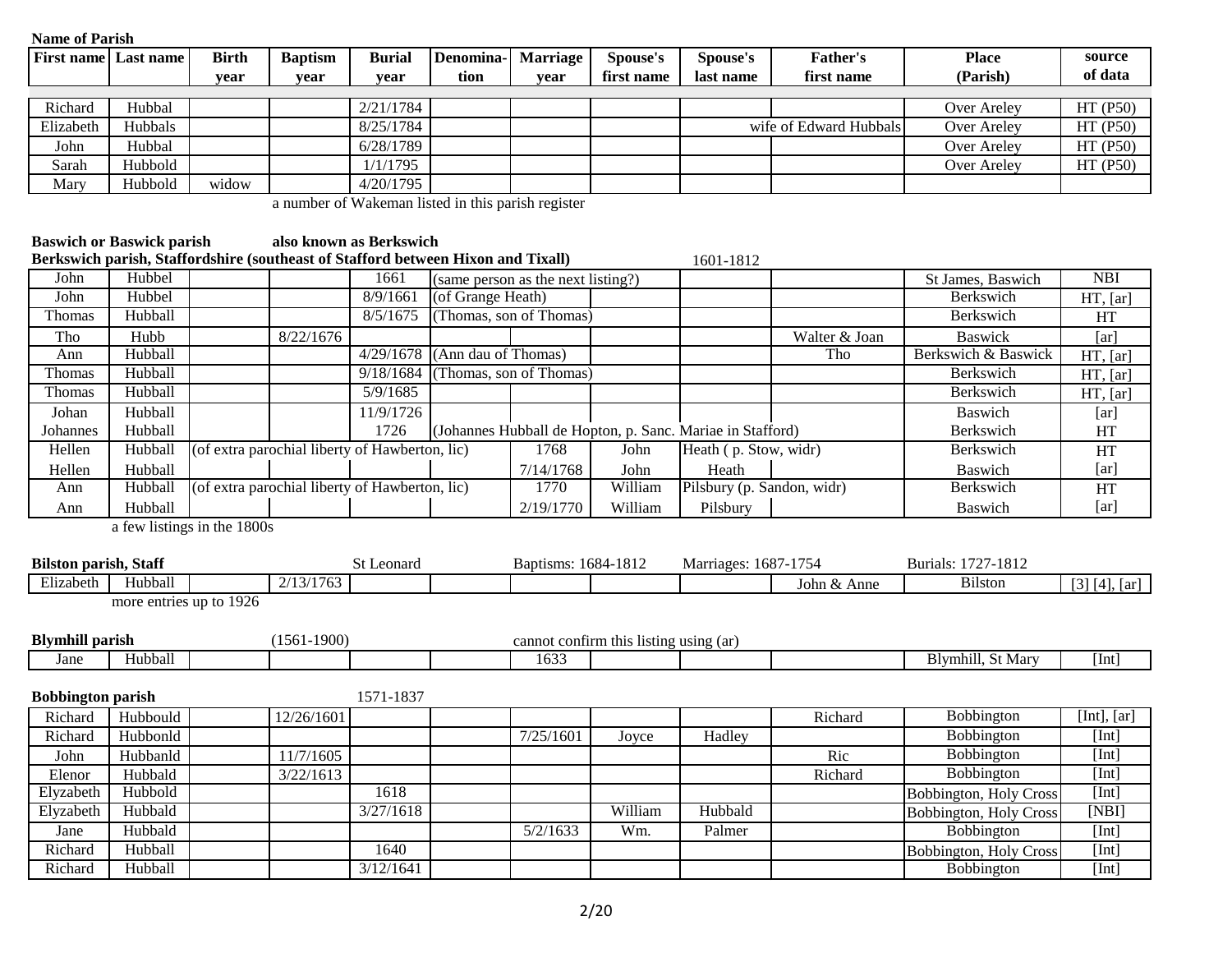| <b>First name</b> Last name    |                                   | <b>Birth</b> | <b>Baptism</b>         | <b>Burial</b> | Denomina-                               | <b>Marriage</b> | Spouse's   | Spouse's                 | <b>Father's</b>               | <b>Place</b>                                   | source                     |
|--------------------------------|-----------------------------------|--------------|------------------------|---------------|-----------------------------------------|-----------------|------------|--------------------------|-------------------------------|------------------------------------------------|----------------------------|
|                                |                                   | year         | year                   | year          | tion                                    | year            | first name | last name                | first name                    | (Parish)                                       | of data                    |
|                                |                                   |              |                        |               |                                         |                 |            |                          |                               |                                                |                            |
| Widdow<br>$\gamma$             | Hubboll                           |              |                        | 10/4/1651     |                                         |                 |            |                          |                               | Bobbington                                     | [Int]                      |
|                                | Hubball                           |              |                        | 1651          |                                         |                 |            |                          |                               | <b>Bobbington, Holy Cross</b>                  | [Int]                      |
| Elizabeth                      | Hubbald                           |              | 12/12/1692             |               |                                         |                 |            |                          | Richard & Alice               | Bobbington                                     | [Int]                      |
| Sarah                          | Hubbald                           |              | 3/26/1695              |               |                                         |                 |            |                          | Richard & Alice               | Bobbington                                     | [Int]                      |
| Sarah                          | Hubbald                           |              |                        | 5/8/1695      |                                         |                 |            |                          | dau of Richard & Alice        | Bobbington                                     | [Int]                      |
| Mary                           | Hubbald                           |              | 7/18/1696              |               |                                         |                 |            |                          | Richard & Alice               | Bobbington                                     | [Int], $[ar]$              |
| John                           | Hubbald                           |              | 2/2/1700               |               |                                         |                 |            |                          | Richard & Alice               | Bobbington                                     | [Int], $[ar]$              |
| Mary                           | Hubbold                           |              |                        |               |                                         | 2/24/1722       | John       | Pountney                 |                               | Bobbington                                     | [Int]                      |
| Alice                          | Hubbold                           |              |                        | 9/24/1727     |                                         |                 | Richard    | Hubbold                  |                               | Bobbington                                     | [Int]                      |
| Hannah                         | Hubbold                           |              |                        | 6/6/1729      |                                         |                 | John       | Hubbold                  |                               | Bobbington                                     | [Int]                      |
| Richard                        | Hubbald                           |              |                        | 10/19/1748    |                                         |                 |            |                          |                               | Bobbington                                     | [Int], $[ar]$              |
| Edward                         | Hubbald                           |              |                        |               |                                         | 8/5/1744        | Hannah     | Green                    |                               | Bobbington                                     | [Int]                      |
|                                |                                   |              |                        |               |                                         |                 |            |                          |                               |                                                |                            |
| <b>Bramshall parish</b>        |                                   |              |                        |               |                                         |                 |            |                          |                               |                                                |                            |
| Benjamin                       | Hubbartt                          |              | 3/25/1765              |               |                                         |                 |            |                          | Thomas & Sarah                |                                                | [ar]                       |
|                                |                                   |              |                        |               |                                         |                 |            |                          |                               |                                                |                            |
| Brewood parish, staff          |                                   |              |                        |               | 1562-1803 baptisms, 1562-1840 marriages |                 |            |                          | Location: N of Wolverhampton  |                                                |                            |
| Mary                           | Hubbal                            |              |                        |               |                                         | 1/1/1784        | Tomlinson  |                          |                               | St Mary                                        | [ar]                       |
| William                        | Hobbel                            |              | 3/15/1850              |               |                                         |                 |            |                          | William & Caroline            | St Mary                                        | [ar]                       |
|                                |                                   |              |                        |               |                                         |                 |            |                          |                               |                                                |                            |
|                                | <b>Brieley Hill parish, Staff</b> |              |                        |               | St Michael                              | 1766-1858       |            | location: Dudley area    |                               |                                                |                            |
| Elizabeth                      | Hubball                           |              |                        |               |                                         | 7/22/1775       | William    | Jones                    |                               | <b>Brieley</b>                                 | [Int]                      |
| Jonathan                       | Hubball                           |              | 5/11/1828              |               |                                         |                 |            |                          | William & Elizabeth           | <b>Brieley</b>                                 | $[3]$ , $[ar]$             |
|                                |                                   |              |                        |               |                                         |                 |            |                          |                               | William lived at Amblecote; he was a puddler   |                            |
| Charles                        | Hubball                           |              | 12/26/1830             |               |                                         |                 |            |                          | William & Elizabeth           | <b>Brieley</b>                                 | $[3]$ , $[ar]$             |
|                                |                                   |              |                        |               |                                         |                 |            |                          | William living at Stourbridge |                                                |                            |
| Samuel                         | Hubball                           | $(age=1)$    |                        | 9/24/1832     |                                         |                 |            |                          | Joseph & Elizabeth            | <b>Brieley</b>                                 | $\boxed{3}$                |
| Mary Anne                      | Hubball                           |              | 1/6/1833               |               |                                         |                 |            |                          | William & Elizabeth           | <b>Brieley</b>                                 | $[3]$ , $[ar]$             |
|                                |                                   |              |                        |               |                                         |                 |            |                          |                               | William living at Stourbridge, still a puddler |                            |
| Thomas                         | Hubball                           |              | 2/28/1836              |               |                                         |                 |            |                          | William & Elizabeth           | <b>Brieley</b>                                 | $[3]$ , $[ar]$             |
|                                |                                   |              |                        |               |                                         |                 |            |                          |                               | William living at Stourbridge, still a puddler |                            |
| Elizabeth                      | Hubbal                            |              | 3/11/1839              |               |                                         |                 |            |                          | William & Caroline            | <b>Brierley Hill</b>                           | [ar]                       |
|                                | more listing up to 1856           |              |                        |               |                                         |                 |            |                          |                               |                                                |                            |
|                                |                                   |              |                        |               |                                         |                 |            |                          |                               |                                                |                            |
| <b>Bradley parish, Staff</b>   |                                   |              | St Mary and All Saints |               |                                         | 1538-1779       |            | Location: SE of Stafford |                               |                                                |                            |
| John                           | Hubball                           |              |                        | 12/5/1761     |                                         |                 |            |                          |                               | <b>Bradley</b>                                 | [Int] $\lbrack ar \rbrack$ |
|                                |                                   |              |                        |               |                                         |                 |            |                          |                               |                                                |                            |
| <b>Brockmoor parish, Staff</b> |                                   |              |                        |               | St John                                 |                 |            | location: Dudley area    |                               |                                                |                            |
| Elsie May                      | Hubble                            |              |                        | 2/21/1927     |                                         |                 |            |                          |                               | <b>Brockmoor</b>                               | $[3]$                      |
| William J                      | Hubble                            |              |                        | 11/10/1951    |                                         |                 |            |                          |                               | Brockmoor                                      | $\boxed{3}$                |
| $\mathbf{W}U(11111)$           |                                   |              |                        |               |                                         |                 |            |                          |                               |                                                |                            |

William John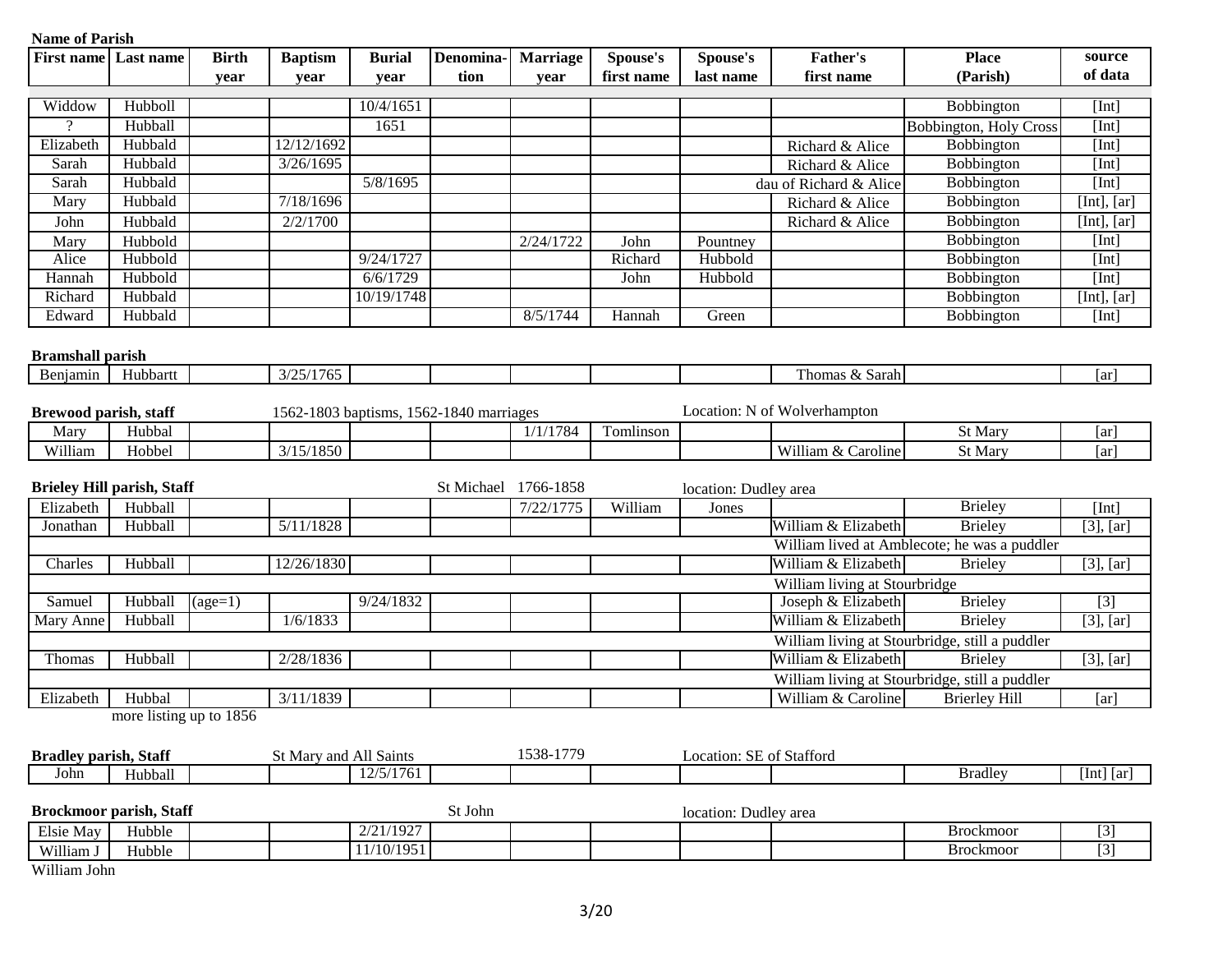| -•<br>name<br>Fırst | t name<br>Last | <b>Birth</b> | $\overline{\phantom{a}}$<br>Baptısm | <b>Burial</b> | <b>Denomina</b> | Marrıage | Spouse's    | Spouse's  | ather's            | <b>Place</b> | source       |
|---------------------|----------------|--------------|-------------------------------------|---------------|-----------------|----------|-------------|-----------|--------------------|--------------|--------------|
|                     |                | vear         | vear                                | vear          | tıon            | vear     | name<br>tır | last name | £.<br>name<br>tırs | Parish,      | † data<br>oг |

| <b>Bushbury</b>      | <sup>,</sup> parish      | 562 | -1868 baptisms.<br>1566 | -1848 marriages |               |      | Location:<br>IN OT | $\mathbf{r}$ and $\mathbf{r}$<br>Wolverhampton |     |
|----------------------|--------------------------|-----|-------------------------|-----------------|---------------|------|--------------------|------------------------------------------------|-----|
| $\mathbf{r}$<br>Mary | $\rightarrow$<br>⊣ubball |     |                         |                 | /20/1828<br>∸ | John | 'Jook              |                                                | Tar |

#### **Cannock parish**

| William | Hubbell | 5/26/1760 |  |  | George & Ann | ar   |
|---------|---------|-----------|--|--|--------------|------|
| Stephen | Hubbel  | 1/7/1763  |  |  | George & Ann | ar   |
| Mary    | Hubbel  | 1/11/1764 |  |  | George & Ann | [ar] |
| Joseph  | Hubbel  | 5/17/1767 |  |  | George & Ann | ar   |

#### **Castle Church-See Stafford St Mary**

| <b>Chapel Choriton parish, Staff</b>                                                       |        |  |           | <b>St Lawrence</b> | 1715-1890 | Location: NW of Stafford |                       |                        |  |
|--------------------------------------------------------------------------------------------|--------|--|-----------|--------------------|-----------|--------------------------|-----------------------|------------------------|--|
| Jane                                                                                       | Hubble |  | 11/1845\  |                    |           |                          | Joseph & Mary         | <b>Chapel Chorlton</b> |  |
| Richard                                                                                    | Hubble |  | 4/4/1847  |                    |           |                          | Joseph & Mary         | <b>Chapel Chorlton</b> |  |
| Elizabeth                                                                                  | Hubble |  | 6/17/1849 |                    |           |                          | Joseph & Mary         | <b>Chapel Chorlton</b> |  |
| not oble to confirm these with www.orghorooftypene as ult (no Hubb* listed from 1900 1976) |        |  |           |                    |           |                          | Locanh was a labourar |                        |  |

not able to confirm these with www.archersoftware.co.uk (no Hubb\* listed from 1802-1876) Joseph was a labourer

| Chebsey parish, staff |         |            | All Saints | 1660-1812 |          |      |             | Location: NW of Stafford |                             |                                               |
|-----------------------|---------|------------|------------|-----------|----------|------|-------------|--------------------------|-----------------------------|-----------------------------------------------|
| Mary                  | Hubbald | 12/19/1687 |            |           |          |      |             | Tho & Han                | Chebsey                     | $[3]$ , $[ar]$                                |
| William               | Hubball | 8/20/1689  |            |           |          |      |             | Tho & Han                | Chebsey                     | $[3]$ , $[ar]$                                |
| Elizabeth             | Hubball | 3/29/1691  |            |           |          |      |             | Tho & Han                | Chebsey                     | $[3]$ , $[ar]$                                |
| Thomas                | Hubball | 8/27/1693  |            |           |          |      |             | Tho & Han                | Chebsey                     | $[3]$ , $[ar]$                                |
| Hannah                | Hubbald | 7/25/1697  |            |           |          |      |             | Tho & Han                | $\overline{C}$ hebsey       | [ar]                                          |
| Thomas                | Hubbal  |            | 9/22/1724  |           |          |      |             |                          | Chebsey                     | $[3]$                                         |
| Hannah                | Hubbal  |            | 9/22/1724  |           |          |      |             |                          | Chebsey                     | $[3]$                                         |
| Thomas                | Hubball | 8/19/1733  |            |           |          |      |             | Thomas & Hannah          | Chebsey                     | $[3]$ , $[ar]$                                |
| Mary                  | Huball  |            | 10/16/1733 |           |          |      |             |                          | Chebsey                     | $[3]$                                         |
| William               | Hubbal  | 8/10/1735  |            |           |          |      |             | Thomas & Hannah          | Chebsey                     | $\overline{[3]}$ , $\overline{[a\mathbf{r}]}$ |
| John                  | Hubbal  | 10/9/1737  |            |           |          |      |             | Thomas & Hannah          | $\overline{\text{Chebsey}}$ | $[3]$ , $[ar]$                                |
| Richard               | Hubbald | 4/26/1741  |            |           |          |      |             | Thomas & Hannah          | Chebsey                     | $[3]$ , $[ar]$                                |
| Elizabeth             | Hubbald |            |            |           | 5/7/1786 | John | <b>Bock</b> |                          | Chebsey                     | $[3]$ , $[ar]$                                |

#### **Colton parish, staff**

| . homas | Hubbald |  |  | $\sim$ $\sim$ $\sim$ $\sim$<br>$\mathbf{u}$<br>--<br>. | Hannah | Street |  | l ai |
|---------|---------|--|--|--------------------------------------------------------|--------|--------|--|------|
|         |         |  |  |                                                        |        |        |  |      |

**Drayton in Hales parish, Staffordshire** no entry in (ar)

| Thomas          | Hubball | $-$ | 1660 |      | $\cdots$<br>Anglican |  | $\mathbf{v}$<br>Henry | Drayton in Hales | <b>NBI</b> |
|-----------------|---------|-----|------|------|----------------------|--|-----------------------|------------------|------------|
| Thomas          | Hubball |     |      | 1662 | $\cdot$<br>Anglican  |  |                       | Drayton in Hales | <b>NBI</b> |
| Guilielmus      | Hubbell |     | 1662 |      | $\cdots$<br>Anglican |  | Henrici               | Drayton in Hales | <b>NBI</b> |
| <b>Henricus</b> | Hubball | $-$ | 1664 |      | $\cdot$<br>Anglican  |  | Henrici               | Drayton in Hales | <b>NBI</b> |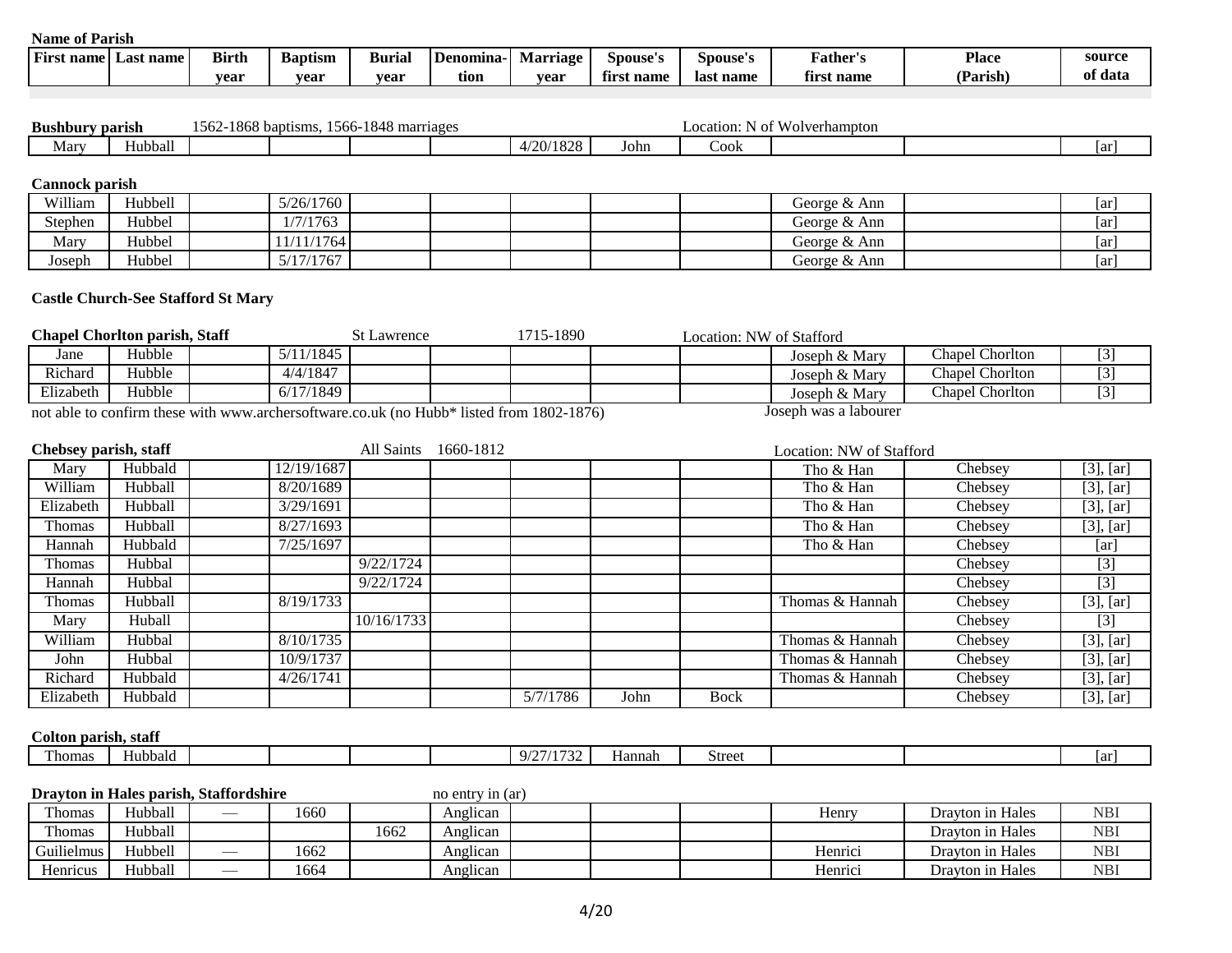| <b>Name of Parish</b>               |           |                          |                                   |               |                 |                         |                          |           |                   |                                 |               |
|-------------------------------------|-----------|--------------------------|-----------------------------------|---------------|-----------------|-------------------------|--------------------------|-----------|-------------------|---------------------------------|---------------|
| <b>First name</b>                   | Last name | <b>Birth</b>             | <b>Baptism</b>                    | <b>Burial</b> | <b>Denomina</b> | <b>Marriage</b>         | Spouse's                 | Spouse's  | <b>Father's</b>   | <b>Place</b>                    | source        |
|                                     |           | year                     | year                              | year          | tion            | year                    | first name               | last name | first name        | (Parish)                        | of data       |
| Isabella                            | Hubball   | $\qquad \qquad$          | 1666                              |               | Anglican        |                         |                          |           | Henrey            | Drayton in Hales                | <b>NBI</b>    |
| Isabel                              | Hubball   |                          |                                   | 1666          | Anglican        |                         |                          |           |                   | Drayton in Hales                | <b>NBI</b>    |
| Eleanor                             | Hubball   | $\overline{\phantom{0}}$ | 1667                              |               | Anglican        |                         |                          |           | Henerici          | Drayton in Hales                | <b>NBI</b>    |
| Anna                                | Hubball   |                          | 1670                              |               | Anglican        |                         |                          |           | Henrici           | Drayton in Hales                | <b>NBI</b>    |
| Anna                                | Hubball   |                          |                                   | 1671          | Anglican        |                         |                          |           |                   | Drayton in Hales                | <b>NBI</b>    |
| Thomam                              | Hubball   |                          | 1676                              |               | Anglican        |                         |                          |           | Henrici           | Drayton in Hales                | <b>NBI</b>    |
| Matthews                            | Hubball   | $\overline{\phantom{0}}$ | 1680                              |               | Anglican        |                         |                          |           | Henrici           | Drayton in Hales                | <b>NBI</b>    |
| Thomas                              | Hubball   |                          |                                   | 1681          | Anglican        |                         |                          |           |                   | Drayton in Hales                | <b>NBI</b>    |
| Alicia                              | Hubball   |                          |                                   | 1683          | Anglican        |                         |                          |           |                   | Drayton in Hales                | <b>NBI</b>    |
| Gulielmus                           | Hubball   |                          | 1684                              |               | Anglican        |                         |                          |           | Henrici           | Drayton in Hales                | <b>NBI</b>    |
| Henricus                            | Hubball   |                          |                                   | 1689          | Anglican        |                         |                          |           |                   | Drayton in Hales                | <b>NBI</b>    |
| Margarettam                         | Hubball   |                          |                                   |               | Anglican        | 1695                    | Gulielmum                |           |                   | Drayton in Hales                | <b>NBI</b>    |
|                                     |           |                          |                                   |               |                 |                         |                          |           |                   |                                 |               |
| <b>Eccleshall parish</b>            |           |                          |                                   | 1573-1879     |                 |                         |                          |           |                   | <b>Staffordshire</b>            |               |
| Joane                               | Hubball   |                          | 4/17/1665                         |               |                 |                         |                          |           | Thomas            | Eccleshall                      | [Int], $[ar]$ |
| Thomas                              | Hubball   |                          | 11/13/1672                        |               |                 |                         |                          |           | John              | Eccleshall                      | [Int], [ar]   |
| John                                | Hubball   |                          | 9/20/1677                         | 4/26/1679     |                 | (also spelled Hubbarde) |                          |           | John              | Eccleshall                      | [Int], $[ar]$ |
| Will                                | Hubball   |                          | 2/19/1679                         |               |                 |                         |                          |           | John              | Eccleshall                      | [Int], $[ar]$ |
| Mary                                | Hubball   |                          | 2/15/1684                         |               |                 |                         |                          |           | John              | Eccleshall                      | [Int], $[ar]$ |
| (Widow)                             | Hubbold   |                          |                                   | 1684          |                 |                         |                          |           |                   | Eccleshall, Holy Trinity, Staff | [Int]         |
| Joseph                              | Hubell    |                          | 2/2/1686                          |               |                 |                         |                          |           | Mathew & Ann      | Eccleshall                      | [ar]          |
| Elizabeth                           | Hubbald   |                          | 3/30/1690                         |               |                 | (also spelled Hubbard)  |                          |           | Mathew            | Eccleshall                      | [Int], $[ar]$ |
| Joseph                              | Hubbald   |                          |                                   |               |                 | 1/6/1709                | Mary                     | Reynolds  |                   | Eccleshall                      | [Int], $[ar]$ |
| Anne                                | Hubbald   |                          | 4/26/1715                         |               |                 |                         |                          |           | John & Anne       | Eccleshall                      | [Int], $[ar]$ |
| Elizabeth                           | Hubbald   |                          | 10/9/1715                         |               |                 |                         |                          |           | Joseph & May      | Eccleshall                      | [Int], $[ar]$ |
|                                     |           |                          | more Hubballs listed in the 1800s |               |                 |                         |                          |           |                   |                                 |               |
|                                     |           |                          |                                   |               |                 | 1563-1835               |                          |           |                   |                                 |               |
| <b>Ellenhall parish, Staff</b>      | Hubball   |                          | 5/18/1717                         | St Mary       |                 |                         |                          |           |                   | Ellenhall                       |               |
| Richard W<br>Richard $\overline{W}$ |           |                          |                                   |               | (W=Walter)      |                         |                          |           | mother: Elizabeth |                                 | [3], [ar]     |
| <b>Richard Walter</b>               | Hubball   |                          |                                   | 8/19/1717     |                 |                         |                          |           |                   | Ellenhall                       | $[3]$         |
|                                     |           |                          |                                   |               |                 |                         |                          |           |                   |                                 |               |
| <b>Enville parish</b>               |           | St Mary                  |                                   | 1627-1874     |                 |                         | Location: west of Dudley |           |                   | <b>Staffordshire</b>            |               |
| Richard                             | Hubbold   |                          | 2/26/1631                         |               |                 |                         |                          |           | William & Elenor  | Enville, St Mary, Staff         | [Int], [ar]   |
| William                             | Hubbold   |                          |                                   |               |                 | 1631                    |                          |           |                   | Enville, St Mary, Staff         | [Int]         |
| William                             | Hubbald   |                          | 8/7/1636                          |               |                 |                         |                          |           | William & Elenor  | Enville, St Mary, Staff         | [Int], $[ar]$ |
| William                             | Hubball   |                          |                                   | 1642          |                 |                         |                          |           |                   | Enville, St Mary, Staff         | [Int]         |
| Elionar                             | Hubball   |                          |                                   | 1659          |                 |                         |                          |           |                   | Enville, St Mary, Staff         | [Int]         |
| Richard                             | Hubbald   |                          |                                   |               |                 | 9/16/1661               | Anne                     | Pagett    |                   | St Mary                         | [ar]          |
| Anne                                | Hubbold   |                          |                                   | 1685          |                 |                         |                          |           |                   | Enville, St Mary, Staff         | [Int]         |
| Martha                              | Hubbald   |                          | 2/22/1686                         |               |                 |                         |                          |           | Richard & Martha  | St Mary                         | [ar]          |
|                                     |           |                          |                                   |               |                 |                         |                          |           |                   |                                 |               |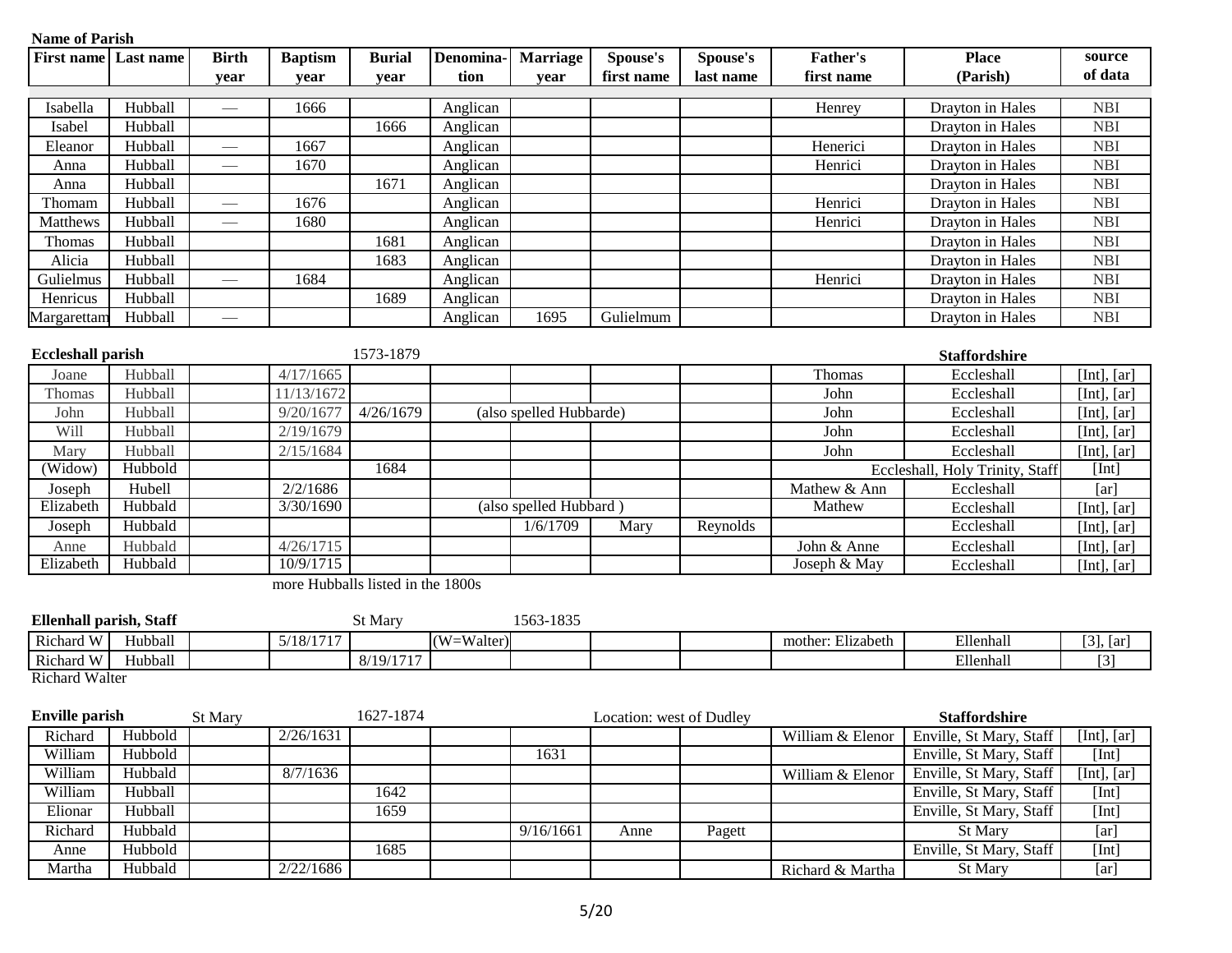| <b>Name of Parish</b>       |                                      |              |                                                         |                    |                                    |                         |                            |                            |                                                                |                         |                         |
|-----------------------------|--------------------------------------|--------------|---------------------------------------------------------|--------------------|------------------------------------|-------------------------|----------------------------|----------------------------|----------------------------------------------------------------|-------------------------|-------------------------|
| <b>First name</b> Last name |                                      | <b>Birth</b> | <b>Baptism</b>                                          | <b>Burial</b>      | Denomina-                          | <b>Marriage</b>         | Spouse's                   | Spouse's                   | <b>Father's</b>                                                | <b>Place</b>            | source                  |
|                             |                                      | year         | year                                                    | year               | tion                               | year                    | first name                 | last name                  | first name                                                     | (Parish)                | of data                 |
|                             | Hobbald                              |              | 10/21/1690                                              |                    |                                    |                         |                            |                            |                                                                |                         |                         |
| Elizabeth                   |                                      |              | 9/6/1694                                                |                    |                                    |                         |                            |                            | Richard & Martha                                               | Enville, St Mary, Staff | [Int], [ar]             |
| John                        | Hubbald                              |              |                                                         |                    |                                    |                         |                            |                            | Richard & Martha                                               | St Mary                 | $\overline{[ar]}$       |
| Martha                      | Hubball                              |              | 4/4/1699                                                |                    |                                    |                         |                            |                            | Richard & Martha                                               | Enville, St Mary, Staff | [Int], $[ar]$           |
| William                     | Hubbold                              |              |                                                         |                    |                                    | 2/2/1746                | Mary                       | Chambers                   |                                                                | St Mary                 | [ar]                    |
| Abigail                     | Hubbold                              |              | 5/1/1748                                                |                    |                                    |                         |                            |                            | William & Mary                                                 | St Mary                 | [ar]                    |
| Elizabeth                   | Hubbald                              |              | 3/18/1749                                               |                    |                                    |                         |                            |                            | William & Mary                                                 | St Mary                 | [ar]                    |
| William                     | Hubbald                              |              | 6/3/1753                                                |                    |                                    |                         |                            |                            | William & Mary                                                 | St Mary                 | [ar]                    |
| John                        | Hubbal                               |              | 8/12/1759                                               |                    |                                    |                         |                            |                            | William & Mary                                                 | St Mary                 | [ar]                    |
| Abigail                     | Hubbald                              |              |                                                         |                    |                                    | 6/14/1774               | Francis                    | Caswell                    |                                                                | St Mary                 | [ar]                    |
| Elizabeth                   | Hubbald                              |              |                                                         |                    |                                    | 6/17/1779               | Oba                        | <b>Baylis</b>              |                                                                | St Mary                 | [ar]                    |
| Ann                         | Hubbald                              |              |                                                         |                    |                                    | 11/27/1787              | James                      | Cooke                      |                                                                | St Mary                 | [ar]                    |
| William                     | Hubbald                              |              | 4/27/1791                                               |                    |                                    |                         |                            |                            | William & Mary                                                 |                         | [ar]                    |
| John                        | Hubbald                              |              | 3/16/1794                                               |                    |                                    |                         |                            |                            | William & Mary                                                 | St Mary                 | [ar]                    |
| Richard                     | Hubbald                              |              | 11/26/1797                                              |                    |                                    |                         |                            |                            | John & Mary                                                    | St Mary                 | [ar]                    |
|                             |                                      |              | more listings in the 1800s                              |                    |                                    |                         |                            |                            |                                                                |                         |                         |
|                             |                                      |              |                                                         |                    |                                    |                         |                            |                            |                                                                |                         |                         |
| Forton parish               |                                      | All Saints   |                                                         | 1661-1837          |                                    |                         | Location: west of Stafford |                            |                                                                | <b>Staffordshire</b>    |                         |
| Anne                        | Hubball                              |              |                                                         |                    |                                    | 1583                    |                            |                            |                                                                | Forton, All Saints      | [Int]                   |
|                             |                                      |              | unable to reproduce the above result-see Gnosall parish |                    |                                    |                         |                            |                            |                                                                |                         |                         |
| Thomas                      | Hubball                              |              |                                                         |                    |                                    | 1835                    | Hannah                     | Harrisson                  |                                                                | Forton, All Saints      | [Int], [ar]             |
|                             | moved to Edgmond parish, shrop       |              |                                                         |                    |                                    |                         |                            |                            |                                                                |                         |                         |
|                             |                                      |              |                                                         |                    |                                    |                         |                            |                            |                                                                |                         |                         |
|                             | <b>Gnosall parish, Staffordshire</b> |              |                                                         |                    |                                    |                         |                            | Location: west of Stafford |                                                                |                         |                         |
| Anne                        | Hubball                              |              |                                                         | <b>St Lawrence</b> |                                    | 1572-1800<br>2/9/1583/4 | John                       | Paine                      |                                                                | Gnosall                 |                         |
|                             | Hubball                              |              |                                                         |                    |                                    | 1/10/1741/2             |                            |                            |                                                                |                         | $HT$ , [3], [Int], [ar] |
| Sarah                       |                                      |              |                                                         |                    |                                    |                         | Moses                      | Warrender                  |                                                                | Gnosall                 | $HT$ , [3], [Int], [ar] |
| John                        | Hibble                               |              |                                                         |                    |                                    | 1/20/1777               | Elizabeth                  | Hall                       |                                                                | Gnosall                 | HT, [3]                 |
|                             | groom signed name as Kible [3]       |              | more in 1800s                                           |                    |                                    |                         |                            |                            |                                                                |                         |                         |
|                             |                                      |              |                                                         |                    |                                    |                         |                            |                            |                                                                |                         |                         |
|                             | <b>Heath Town parish, Staff</b>      |              |                                                         |                    | parish of Holy Trinity, Heath Town |                         |                            | Location: Wolverhampton    |                                                                |                         |                         |
| William C                   | Hubball                              |              |                                                         |                    |                                    | 7/16/1894               | <b>Ethel Annie</b>         | Owen                       |                                                                | <b>Heath Town</b>       | $\overline{[3]}$        |
|                             | William Charles Hubball              |              |                                                         |                    |                                    |                         |                            |                            |                                                                |                         |                         |
| Ethel M                     | Hubball                              |              | 3/10/1895                                               |                    |                                    |                         |                            |                            | William & Ethel Annie (he was a butcher living in Wednesfield) | <b>Heath Town</b>       | $[3]$                   |
|                             | Ethel Madelene Hubball               |              |                                                         |                    |                                    |                         |                            |                            |                                                                |                         |                         |
| William C                   | Hubball                              |              | 4/22/1896                                               |                    |                                    |                         |                            |                            | Charles & Polly (he was a Thong maker living in Wednesfield)   | <b>Heath Town</b>       | $[3]$                   |
| Ellen                       | Hubble                               |              |                                                         |                    |                                    | 12/26/1897              | Samuel                     | Badger                     |                                                                | <b>Heath Town</b>       | $[3]$                   |
|                             | more entries after 1900              |              |                                                         |                    |                                    |                         |                            |                            |                                                                |                         |                         |
|                             |                                      |              |                                                         |                    |                                    |                         |                            |                            |                                                                |                         |                         |
|                             | <b>High Offley parish, Staff</b>     |              | St Mary                                                 |                    | 1659-1812                          |                         | Location: west of Stafford |                            |                                                                |                         |                         |
|                             |                                      |              |                                                         | $2/29/1696/7$      |                                    |                         |                            | Thomas Uubbold             |                                                                | $C+M_{\text{corr}}$     | 0.21                    |

|         | .                                  | .                                     |                                   |         |         |  |
|---------|------------------------------------|---------------------------------------|-----------------------------------|---------|---------|--|
| Francis | Hubbald<br>$($ Wife $\sigma$ f $)$ | /20/1<br>COC/T1<br>◠<br>1 V V V<br>-- | $\sim$<br>Thomas                  | dubbald | "St Mar |  |
|         |                                    |                                       | $\sim$<br>Thomas lived in Norbury |         |         |  |
|         |                                    |                                       |                                   |         |         |  |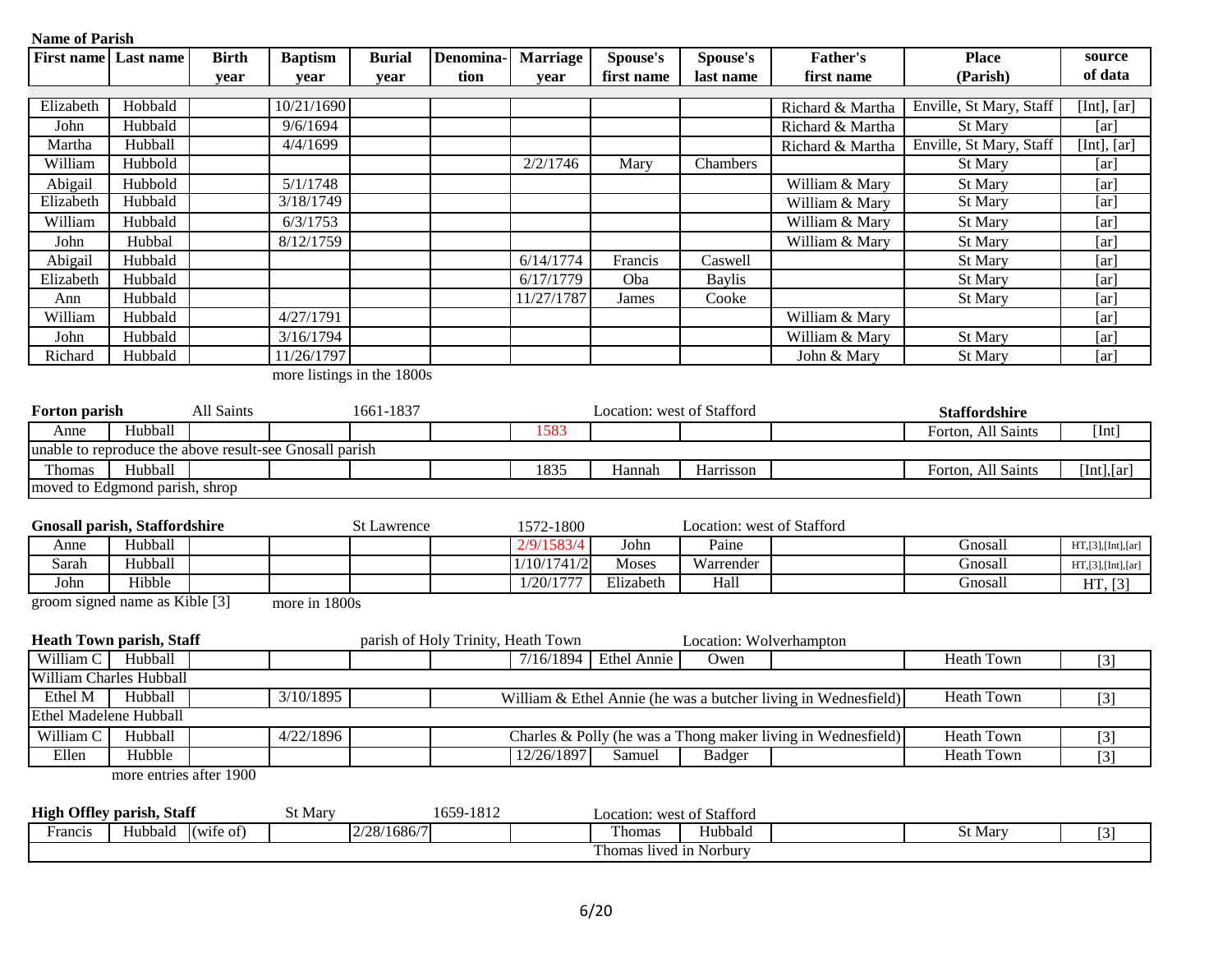| <b>Name of Parish</b>       |                              |              |                               |                           |           |                 |                                                                      |                          |                                                   |               |                    |
|-----------------------------|------------------------------|--------------|-------------------------------|---------------------------|-----------|-----------------|----------------------------------------------------------------------|--------------------------|---------------------------------------------------|---------------|--------------------|
|                             | <b>First name Last name</b>  | <b>Birth</b> | <b>Baptism</b>                | <b>Burial</b>             | Denomina- | <b>Marriage</b> | Spouse's                                                             | Spouse's                 | <b>Father's</b>                                   | <b>Place</b>  | source             |
|                             |                              | year         | year                          | year                      | tion      | year            | first name                                                           | last name                | first name                                        | (Parish)      | of data            |
| <b>Himley parish, Staff</b> |                              |              |                               | St Michael and All Angels |           | 1665-1874       |                                                                      | Location: west of Dudley |                                                   |               |                    |
| William                     | Hubball                      |              |                               |                           |           | 11/29/1713      | Abigail                                                              | Russell                  |                                                   | Himley        | $[3]$              |
| Abigail                     | Hubball                      |              | 11/21/1714                    |                           |           |                 |                                                                      |                          | William & Abigail                                 | Himley        | $[3]$              |
| Mary                        | Hubball                      |              | 8/5/1716                      |                           |           |                 |                                                                      |                          | William & Abigail                                 | Himley        | $[3]$              |
| William                     | Hubball                      |              | 5/18/1719                     |                           |           |                 |                                                                      |                          | William & Abigail                                 | Himley        | $[3]$              |
| Sarah                       | Hubball                      |              | 12/26/1720                    |                           |           |                 |                                                                      |                          | William & Abigail                                 | Himley        | $\boxed{3}$        |
|                             | <b>Kidderminster Records</b> |              |                               |                           |           |                 | (no Hubballs from 1539-1660 [other variant spellings not discussed]) |                          |                                                   |               |                    |
| Joseph                      | Hubball                      |              | 1825                          |                           |           |                 |                                                                      |                          | son of William & Pamelia, Worcester Cross, weaver | Kidderminster | $[2]$              |
| Thomas                      | Hubball                      |              | 1823                          |                           |           |                 |                                                                      |                          | son of William & Permelia, Blackwell St, weaver   | Kidderminster | $[2]$              |
| John                        | Hubball                      |              | 1823                          |                           |           |                 |                                                                      |                          | son of John and Ann, Caldwell Run, nailer         | Kidderminster | $[2]$              |
| George                      | Hubball                      |              | 1824                          |                           |           |                 |                                                                      |                          | son of John and Ann, New Road, nailer             | Kidderminster | $[2]$              |
| <b>Ingestre</b> parish      |                              |              |                               |                           |           |                 |                                                                      |                          |                                                   |               |                    |
| Thomas                      | Hubball                      |              | 8/17/1702                     |                           |           |                 |                                                                      |                          | Willi                                             |               | [ar]               |
| Anna                        | Hubball                      |              | 3/10/1704                     | 3/15/1704                 |           |                 |                                                                      |                          | Willi                                             |               | [ar]               |
| Maria                       | Hubball                      |              | 5/13/1706                     |                           |           |                 |                                                                      |                          | Willi                                             |               | [ar]               |
| Willus                      | Hubball                      |              | 12/29/1712                    |                           |           |                 |                                                                      |                          | Willi                                             |               | [ar]               |
| Anna                        | Hubball                      |              | 11/1/1715                     |                           |           |                 |                                                                      |                          | Willi                                             |               | [ar]               |
| Sara                        | Hubball                      |              | 6/1/1719                      |                           |           |                 |                                                                      |                          | Willi                                             |               | $\lceil ar \rceil$ |
| Georgius                    | Hubbal                       |              | 10/22/1723                    |                           |           |                 |                                                                      |                          | Willi                                             |               | $\lceil ar \rceil$ |
| Ann                         | Hubbal                       |              | 9/18/1733                     |                           |           |                 |                                                                      |                          | Thomas                                            |               | [ar]               |
| Elizabeth                   | Hubbal                       |              | 11/9/1736                     |                           |           |                 |                                                                      |                          | Thomas                                            |               | [ar]               |
| William                     | Hubbal                       |              | 6/14/1737                     | 3/10/1737                 |           |                 |                                                                      |                          | John                                              |               | [ar]               |
| Mary                        | Hubbald                      |              | 6/6/1739                      | 9/4/1739                  |           |                 |                                                                      |                          | Thomas                                            |               | [ar]               |
| John                        | Hubbald                      |              | 8/14/1741                     |                           |           |                 |                                                                      |                          | John                                              |               | [ar]               |
| Thomas                      | Hubbald                      |              | 12/28/1741                    |                           |           |                 |                                                                      |                          | Thomas                                            |               | [ar]               |
| <b>Kingston parish</b>      |                              |              | Hubbold switched to Hubbard?? |                           |           |                 |                                                                      |                          |                                                   |               |                    |
| Elizabeth                   | Hubbold                      |              | 11/24/1723                    |                           |           |                 |                                                                      |                          | Thomas & Elizabeth                                |               | [ar]               |
| Mary                        | Hubbold                      |              | 10/2/1726                     |                           |           |                 |                                                                      |                          |                                                   |               | [ar]               |
| Elizabeth                   | Hubbold                      |              | 5/28/1732                     |                           |           |                 |                                                                      |                          | Thomas & Elizabeth                                |               | [ar]               |
| Thomas                      | Hubbold                      |              | 11/9/1734                     |                           |           |                 |                                                                      |                          | Thomas & Elizabeth                                |               | [ar]               |
| Joseph                      | Hubbard                      |              | 6/11/1740                     |                           |           |                 |                                                                      |                          | Thomas & Elizabeth                                |               | $\lceil ar \rceil$ |
| Henry                       | Hubbard                      |              | 11/20/1743                    |                           |           |                 |                                                                      |                          | Thomas & Elizabeth                                |               | [ar]               |
| Mary                        | Hubbard                      |              | 9/16/1760                     |                           |           |                 |                                                                      |                          | Joseph & Mary                                     |               | [ar]               |
| Joseph                      | Hubbard                      |              |                               |                           |           | 4/3/1760        | Mary                                                                 | Durose                   |                                                   |               | [ar]               |

William Hubbard 11/27/1763 | | | | | | Joseph & Mary | | | | Thos Hubbard 10/9/1763 Sarah Wolf 10/9/1763 (arg) Betty Hubbard 1/15/1766 Joseph & Mary [ar] [ar] Joseph Hubbard 12/13/1767 Joseph & Mary [ar]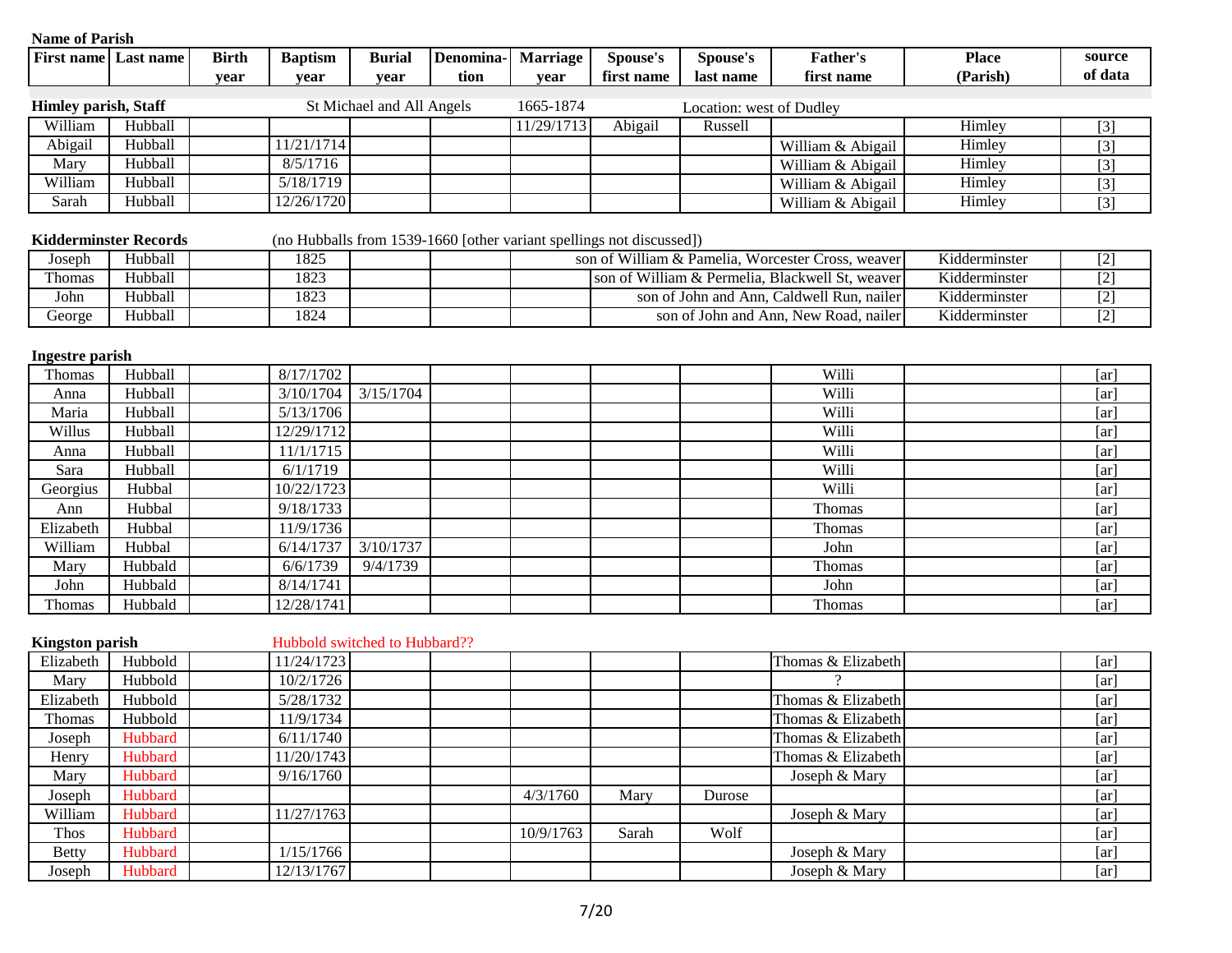| <b>Name of Parish</b> |                             |                   |                |               |           |                                  |                          |                           |                           |                        |                   |
|-----------------------|-----------------------------|-------------------|----------------|---------------|-----------|----------------------------------|--------------------------|---------------------------|---------------------------|------------------------|-------------------|
|                       | <b>First name Last name</b> | <b>Birth</b>      | <b>Baptism</b> | <b>Burial</b> | Denomina- | Marriage                         | Spouse's                 | Spouse's                  | Father's                  | <b>Place</b>           | source            |
|                       |                             | year              | year           | year          | tion      | year                             | first name               | last name                 | first name                | (Parish)               | of data           |
|                       |                             |                   |                |               |           |                                  |                          |                           |                           |                        |                   |
| Mary                  | Hubbard                     |                   |                |               |           | 11/23/1789                       | Thos                     | Wilson                    |                           |                        | [ar]              |
|                       | Kingswinford parish, Staff  |                   |                | St Mary       | 1644-1812 |                                  |                          | source is parish register |                           |                        |                   |
| Elizabeth             | Hubball                     |                   |                |               |           | 6/16/1715                        | Richard                  | Bill                      |                           | Kingswinford           | [Int], [ar]       |
| Sarah                 | Hubbald                     |                   |                |               |           | 8/17/1762                        | William                  | Plant                     |                           | St Mary's Kingswinford | [Int], [ar]       |
| Elizabeth             | Hubball                     |                   |                |               |           | 7/22/1775                        | William                  | Jones                     |                           | Kingswinford           | [Int], $[ar]$     |
| Thomas                | Hubball                     |                   | 8/28/1785      |               |           |                                  |                          |                           | Jno & Mary                | Kingswinford           | [Int], $[ar]$     |
| Elizabeth             | Hubball                     |                   | 10/26/1788     |               |           |                                  |                          |                           | Jno & Mary                | Kingswinford           | [Int], $[ar]$     |
| John                  | Hubball                     |                   |                |               |           | 12/28/1790                       | Ann                      | Lewis                     |                           | St Mary's Kingswinford | [Int], $[ar]$     |
| Hannah                | Hubball                     |                   |                |               |           | 8/22/1796                        | John                     | Hipkiss                   |                           | St Mary's Kingswinford | [Int], [ar]       |
| John                  | Hubball                     |                   | 1818           |               |           |                                  |                          |                           | William & Hannah          |                        | [ar]              |
| Mary                  | Hubbal                      | $\text{(age=10)}$ |                | 8/3/1832      |           |                                  |                          |                           |                           | Kingswinford           | $[3]$             |
| Eliza                 | Hubbal                      | $(age=4)$         |                | 8/7/1832      |           |                                  |                          |                           |                           | Kingswinford           | $[3]$             |
| William               | Hubble                      | $\text{(age=73)}$ |                | 9/27/1849     |           | (lived on Bromley Lane)          |                          |                           |                           | Kingswinford           | $\overline{[3]}$  |
|                       |                             | more 1800 entries |                |               |           | also see Commonside doc# C000437 |                          |                           |                           |                        |                   |
|                       |                             |                   |                |               |           |                                  |                          |                           |                           |                        |                   |
|                       | Kinver parish (Kinfare)     |                   |                | 1560-1850     |           |                                  | Location: west of Dudley |                           |                           | <b>Staffordshire</b>   |                   |
| Richard               | Hubbold                     |                   |                | 6/10/1574     |           |                                  |                          |                           |                           | Kinver, St Peter       | [Int]             |
| John                  | Hubbal                      |                   | 4/28/1643      |               |           |                                  |                          |                           | John & Jane               | Kinver, St Peter       | [Int], $[ar]$     |
| John                  | Hubball                     |                   | 8/8/1641       |               |           |                                  |                          |                           | John & Jane               | Kinver, St Peter       | [Int], [ar]       |
| Ann                   | Hubbald                     |                   |                | 8/10/1657     |           |                                  |                          |                           | mother: Jane              | Kinver, St Peter       | [Int]             |
| Jane                  | Hubbald                     |                   |                | 2/19/1658     |           |                                  | John                     | Hubbald                   |                           | Kinver, St Peter       | [Int]             |
| Abigail               | Hubbald                     | 10/2              | 11/2/1658      |               |           |                                  |                          |                           | John                      | Kinver, St Peter       | [Int], $[ar]$     |
| Richard               | Hubbale                     |                   | 6/24/1770      |               |           |                                  |                          |                           | Mother: Isabel or Abigail |                        | $\overline{[ar]}$ |
| Jno                   | Hubbald                     |                   |                |               |           | 7/16/1780                        | Mary M                   | Hemming                   |                           | Kinver, St Peter       | [Int], $[ar]$     |
| Sarah                 | Hubbald                     |                   | 5/20/1781      |               |           |                                  |                          |                           | Jno. & Mary Mariah        |                        | [ar]              |
| Mary                  | Hubball                     |                   |                |               |           | 10/31/1791                       | Simon                    | Jenions                   |                           |                        | [ar]              |
| Edward                | Hubball                     |                   |                |               |           | 11/23/1795                       | Mary                     | Jennings                  |                           |                        | [ar]              |
| Richard               | Hubball                     |                   | 11/23/1795     |               |           |                                  |                          |                           | Edward & Mary             |                        | [ar]              |
| Hannah                | Hubball                     |                   | 2/18/1798      |               |           |                                  |                          |                           | Edward & Mary             |                        | [ar]              |
| John                  | Hubball                     |                   |                |               |           | 5/3/1802                         | Elizab                   | Symmonds                  |                           |                        | [ar]              |
| Ann                   | Hubball                     |                   |                |               |           | 5/4/1807                         | Benjamin                 | Davis                     |                           |                        | [ar]              |
| William               | Hubbal                      |                   |                |               |           | 10/5/1807                        | Hannah                   | Nott                      |                           |                        | [ar]              |

lots more in 1800s

**Market Drayton parish-see Shropshire**

| <b>Marston by</b> | <sup>-</sup> Stafford           |  | 1877ء<br>1815 | baptisms.     | 1841-1876 marriages |  |             |               |         |    |
|-------------------|---------------------------------|--|---------------|---------------|---------------------|--|-------------|---------------|---------|----|
|                   | <b>Marston parish, Stafford</b> |  | 1566-1853 '   | baptisms only |                     |  | Location: . | N of Stafford |         |    |
| Thos<br>Hubbat    |                                 |  | 1710<br>. .   |               |                     |  |             | Wm            | Marston | ar |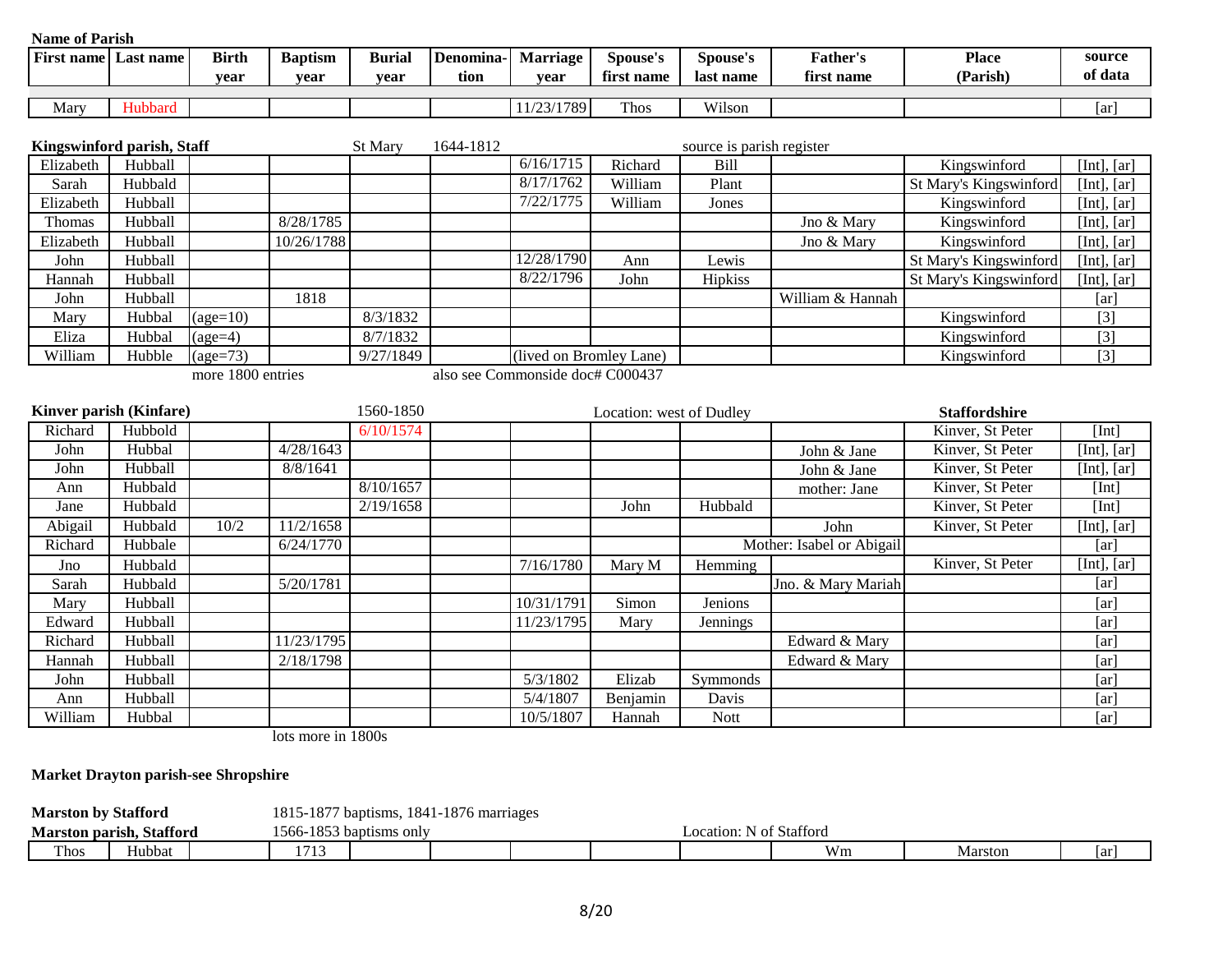| <b>Name of Parish</b>         |                                    |                                   |                      |               |                                         |                 |                          |                              |                                                        |                              |                   |
|-------------------------------|------------------------------------|-----------------------------------|----------------------|---------------|-----------------------------------------|-----------------|--------------------------|------------------------------|--------------------------------------------------------|------------------------------|-------------------|
|                               | <b>First name</b> Last name        | <b>Birth</b>                      | <b>Baptism</b>       | <b>Burial</b> | Denomina-                               | <b>Marriage</b> | Spouse's                 | Spouse's                     | <b>Father's</b>                                        | <b>Place</b>                 | source            |
|                               |                                    | vear                              | year                 | year          | tion                                    | year            | first name               | last name                    | first name                                             | (Parish)                     | of data           |
|                               | Pattingham parish, Staffordshire   |                                   |                      | 1559-1812     |                                         | St Chads        |                          |                              |                                                        |                              |                   |
| Thomas                        | Huball                             |                                   | 5/9/1573             |               |                                         |                 |                          |                              | William & Eleanor                                      | Pattingham                   | HT [3], [ar]      |
| John                          | Hubbald                            | (of Claverly)                     |                      |               |                                         | 4/13/1727       | Mary                     | Edwards (of Kingswinford)    |                                                        | Pattingham                   | HT, [Int], [ar]   |
| William                       | Hubbald                            |                                   |                      |               |                                         |                 |                          |                              |                                                        | 1731-33 witness to a dispute | Doc # 266         |
|                               |                                    |                                   |                      |               |                                         |                 |                          |                              |                                                        |                              |                   |
| Penkridge parish              |                                    |                                   |                      |               | 1572-1876 baptisms, 1572-1876 marriages |                 | Location: S of Stafford  |                              |                                                        |                              |                   |
| Cathrine                      | Huball                             |                                   |                      |               |                                         | 6/25/1729       | George                   | Daniel                       |                                                        |                              | [ar]              |
| Mary                          | Hubbald                            |                                   | 6/18/1756            |               |                                         |                 |                          |                              | Joseph                                                 |                              | [ar]              |
| Elizabeth                     | Hubball                            |                                   | 4/24/1757            |               |                                         |                 |                          |                              | Joseph                                                 |                              | [ar]              |
| Sarah                         | Hubbal                             |                                   | 6/24/1759            |               |                                         |                 |                          |                              | Joseph                                                 |                              | [ar]              |
| Anne                          | Hubbald                            |                                   | 10/1/1760            |               |                                         |                 |                          |                              | Joseph                                                 |                              | [ar]              |
| William                       | Hubball                            |                                   | 1/20/1762            |               |                                         |                 |                          |                              | Joseph                                                 |                              | [ar]              |
| Joseph                        | Hubball                            |                                   | 12/12/1763           |               |                                         |                 |                          |                              | Joseph                                                 |                              | [ar]              |
| Rebecca                       | Hubbald                            |                                   | 4/30/1769            |               |                                         |                 |                          |                              | George                                                 |                              | [ar]              |
| Jane                          | Hubbald                            |                                   | 3/31/1771            |               |                                         |                 |                          |                              | George                                                 |                              | [ar]              |
| John                          | Hubbald                            |                                   | 1/30/1774            |               |                                         |                 |                          |                              | George                                                 |                              | [ar]              |
| Thomas                        | Hubbald                            |                                   | 2/27/1803            |               |                                         |                 |                          |                              | mother: Mary                                           |                              | [ar]              |
|                               |                                    |                                   |                      |               |                                         |                 |                          |                              |                                                        |                              |                   |
|                               | Penn parish, Staffordshire         |                                   |                      |               | 1570-1812 St Bartholonew                |                 |                          | Location: S of Wolverhampton |                                                        |                              |                   |
| Mary                          | Hubball                            | (of Tettenhall)                   |                      | lic.          |                                         | 9/11/1707       | Richard                  | Noake (of Penn)              |                                                        | Penn                         | HT, [Int], [ar]   |
|                               |                                    |                                   |                      |               |                                         |                 |                          |                              |                                                        |                              |                   |
| <b>Pensnett parish, Staff</b> |                                    |                                   | St Mark              |               |                                         |                 | Location: West of Dudley |                              |                                                        |                              |                   |
| Bertha L                      | Hubbold                            |                                   | 8/3/1858             |               |                                         |                 |                          |                              | Heber & Sarah (he is from Bromley and is a beer seller | Pensnett                     | [Int]             |
| John                          |                                    | Hubble (lived in Gornal)          |                      | 3/13/1870     |                                         |                 |                          |                              |                                                        | Pensnett                     | $[3]$             |
|                               |                                    | about 25 entries all in the 1800s |                      |               |                                         |                 |                          |                              |                                                        |                              |                   |
|                               |                                    |                                   |                      |               |                                         |                 |                          |                              |                                                        |                              |                   |
| <b>Ranton parish, Staff</b>   |                                    |                                   |                      | All Saints    |                                         | 1655-1870       |                          | West of Stafford             |                                                        |                              |                   |
| William                       | Hubold                             |                                   |                      |               |                                         | 1/5/1660/1      | Anne                     | Yates                        |                                                        | Ranton                       | $[3]$ , $[ar]$    |
|                               |                                    |                                   |                      |               |                                         |                 |                          |                              |                                                        |                              |                   |
|                               | Rowley Regis parish, Staffordshire |                                   |                      | 1539-1820     |                                         | South of Dudley |                          |                              |                                                        |                              | also see [Int]    |
| John                          | Huball                             |                                   |                      | 1786          |                                         |                 |                          |                              | James & Hannah                                         | Rowley Regis                 | HT                |
| Elizabeth                     | Huball                             |                                   | 7/22/1787            |               |                                         |                 |                          |                              | James & Hannah                                         | <b>Rowley Regis</b>          | HT, [ar]          |
| Mary                          | Huball                             |                                   |                      | 1789          |                                         |                 |                          |                              | James                                                  | <b>Rowley Regis</b>          | HT                |
| A child of                    |                                    |                                   |                      | 1792          |                                         |                 |                          |                              | James Huball                                           | Rowley Regis                 | HT                |
| John                          | Huball                             |                                   | 2-3/11/1792          |               |                                         |                 |                          |                              | James & Hannah                                         | <b>Rowley Regis</b>          | HT, [ar]          |
| Hannah                        | Hubbold                            |                                   | 2/1/1795             |               |                                         |                 |                          |                              | James & Hanh                                           | <b>Rowley Regis</b>          | HT, [ar]          |
| William                       | Huball                             |                                   |                      |               |                                         | 6/9/1794        | Mary                     | <b>Burton</b>                |                                                        | Rowley Regis                 | HT, $[Int], [ar]$ |
| Ann                           | Hubbal                             |                                   | 10/15/1797           |               |                                         |                 |                          |                              | James & Hanh                                           | <b>Rowley Regis</b>          | HT, [ar]          |
| Nanny                         | Huball                             |                                   |                      | 1799          |                                         |                 |                          |                              | James                                                  | <b>Rowley Regis</b>          | HT                |
| James                         | Hubball                            |                                   | 6/1/1800             |               |                                         |                 |                          |                              | Jas. & Hannah                                          | <b>Rowley Regis</b>          | HT, [ar]          |
| Hannah                        | Huball                             |                                   | 12/12/1802 8/28/1803 |               |                                         |                 |                          |                              | Jas. & Hannah                                          | <b>Rowley Regis</b>          | HT, [ar]          |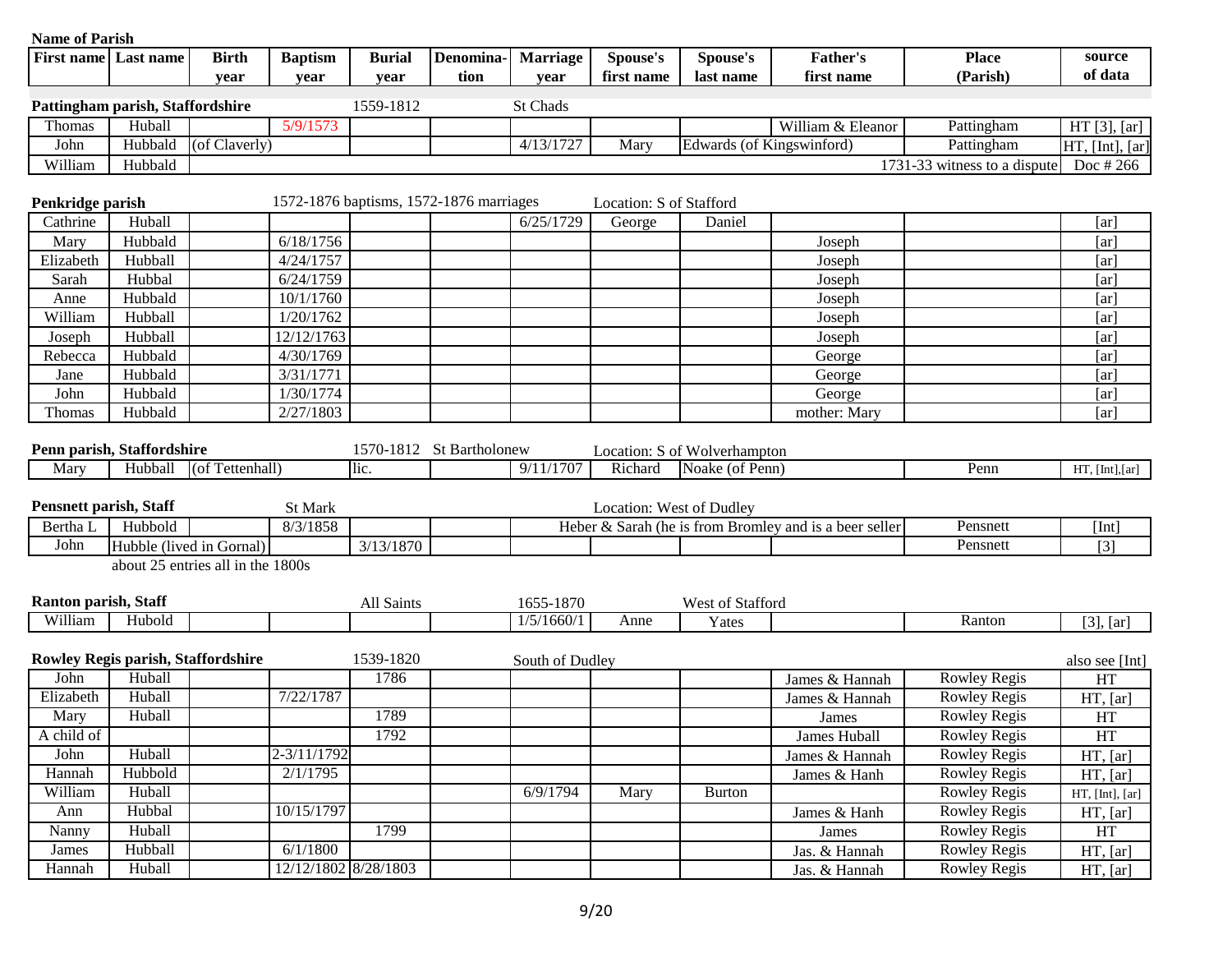| <b>Name of Parish</b>        |         |                                                    |                                   |               |                          |                 |                                           |              |                                    |                                        |                 |
|------------------------------|---------|----------------------------------------------------|-----------------------------------|---------------|--------------------------|-----------------|-------------------------------------------|--------------|------------------------------------|----------------------------------------|-----------------|
| <b>First name Last name</b>  |         | <b>Birth</b>                                       | <b>Baptism</b>                    | <b>Burial</b> | <b>Denomina</b>          | <b>Marriage</b> | Spouse's                                  | Spouse's     | <b>Father's</b>                    | <b>Place</b>                           | source          |
|                              |         | year                                               | year                              | year          | tion                     | year            | first name                                | last name    | first name                         | (Parish)                               | of data         |
| Joseph                       | Hubball |                                                    | 7/26/1811                         |               |                          |                 |                                           |              | John & Sarah                       | <b>Rowley Regis</b>                    | HT, [ar]        |
| John                         | Hubbal  |                                                    | 10/27/1811                        |               |                          |                 |                                           |              | John & Sarah                       | <b>Rowley Regis</b>                    | HT, [ar]        |
| Hanh.                        | Huball  |                                                    |                                   | 1803          |                          |                 |                                           |              | dau of Jas. & Hanh. Of Dudley Wood | <b>Rowley Regis</b>                    | HT              |
| Hanh.                        | Hubball | wife, 48                                           |                                   | 1809          |                          |                 | (seized by an inflamation in the bowells) |              | w. of Jas                          | <b>Rowley Regis</b>                    |                 |
| Sarah                        | Hubbal  |                                                    |                                   | 1812          | (age 24 of dropsy)       |                 |                                           |              | w. of John                         |                                        | HT              |
|                              |         |                                                    |                                   |               |                          |                 |                                           |              |                                    | <b>Rowley Regis</b>                    | HT              |
| SamL                         | Hubbal  |                                                    | 3/20/1814                         |               |                          |                 |                                           |              | John & Ester                       |                                        | [ar]            |
|                              |         |                                                    | more 1800s entries                |               |                          |                 |                                           |              |                                    |                                        |                 |
|                              |         |                                                    |                                   |               |                          |                 |                                           |              |                                    |                                        |                 |
| Sandon parish, staff         |         | All Saints                                         |                                   | 1635-1856     |                          |                 | Location: N of Stafford                   |              |                                    |                                        |                 |
| William                      | Hubbald |                                                    |                                   |               |                          | 9/16/1734       | Phoebe                                    | Leichster    |                                    | Sandon parish                          | [Int], $[ar]$   |
| Mary                         | Hubbald |                                                    |                                   |               |                          | 4/1/1736        | John                                      | Wightman     |                                    | Sandon parish                          | [Int], $[ar]$   |
| John                         | Hubbald |                                                    |                                   |               |                          | 7/7/1740        | Mary                                      | Woolaston    |                                    | Sandon parish                          | [Int], $[ar]$   |
| Ann                          | Hubbald |                                                    | 8/13/1746                         |               |                          |                 |                                           |              | John & Eleanor                     | Sandon parish                          | [Int], $[ar]$   |
| Ester                        | Hubball |                                                    |                                   |               |                          | 5/9/1821        | John                                      | Pyatt        |                                    | Sandon parish                          | [Int], [ar]     |
|                              |         |                                                    |                                   |               |                          |                 |                                           |              |                                    |                                        |                 |
| <b>Sedgley parish, Staff</b> |         |                                                    | All Saints                        |               | 1558-1800                |                 | Location: NW of Dudley                    |              |                                    |                                        | also [Int]      |
| Sarah                        | Huball  |                                                    |                                   |               |                          | 3/31/1793       | William                                   | Edge         |                                    | Sedgley-All Saints                     | $[3]$ , $[ar]$  |
| Samuel                       | Hubball | $\left(\text{age } 56\right)$                      |                                   | 2/16/1870     |                          |                 | Husband of ?                              |              |                                    | <b>Tipton Street Methodeist Chapel</b> | $[3]$           |
| Annie E                      | Hubball | $\frac{1}{2}$ (age 61)                             |                                   | 2/3/1937      | (lived at Wolverhampton) |                 |                                           |              |                                    | Sedgley                                | $[3]$           |
|                              |         | Annie Elizabeth Hubball-All Saints parish register |                                   |               |                          |                 |                                           |              |                                    |                                        |                 |
| Thomas A                     | Hubball | $\frac{1}{2}$ (age 82)                             |                                   | 4/8/1954      |                          |                 |                                           |              |                                    | Sedgley                                | $[3]$           |
|                              |         | Thomas Alfred Hubball-All Saints parish register   |                                   |               |                          |                 |                                           |              |                                    |                                        |                 |
|                              |         |                                                    |                                   |               |                          |                 |                                           |              |                                    |                                        |                 |
| Seighford parish, Staff      |         |                                                    |                                   | St Chad       | 1561-1812                |                 | Location: NW of Stafford                  |              |                                    |                                        |                 |
| Joan                         | Hubbald |                                                    | 2/19/1642/3                       |               |                          |                 |                                           |              | William & Elizabeth                | Seighford                              | $[3]$ , $[ar]$  |
| John                         | Hubbald |                                                    | 4/26/1646                         |               |                          |                 |                                           |              | William & Elizabeth                | Seighford                              | $[3]$ , $[ar]$  |
| Daniel                       | Hubbold |                                                    |                                   |               |                          | 4/9/1700        | Margaret                                  | <b>Brett</b> |                                    | Seighford                              | $[3]$ , $[ar]$  |
| Elizabeth                    | Hubball |                                                    |                                   |               |                          | 1/27/1728/9     | George                                    | Grime        |                                    | Seighford                              | $[3]$ , $[ar]$  |
| Elizabeth                    | Hubbal  |                                                    | 6/27/1731                         |               |                          |                 |                                           |              | John & Hannah                      | Seighford                              | $[3]$ , $[ar]$  |
| Mary                         | Hubbal  |                                                    | 7/29/1733                         |               |                          |                 |                                           |              | John & Hannah                      | Seighford                              | $[3]$ , $[ar]$  |
| John                         | Hubball |                                                    | 10/1/1737                         |               |                          |                 |                                           |              | John                               | Seighford                              | $[3]$ , $[ar]$  |
| John                         | Hubball |                                                    |                                   | 10/1/1737     |                          |                 |                                           |              | John                               | Seighford                              | $[3]$ , $[ar]$  |
| Margaret                     | Hubball | (wid)                                              |                                   | 3/26/1742     | (age: 84)                |                 |                                           |              |                                    | Seighford                              | $[3]$ , $[ar]$  |
| John                         | Hubbal  |                                                    |                                   | 12/19/1768    |                          |                 |                                           |              |                                    | Seighford                              | $[3]$ , $[ar]$  |
|                              |         |                                                    |                                   |               |                          |                 |                                           |              |                                    |                                        |                 |
| <b>Sheriffhales parish</b>   |         |                                                    | (listed in (ar) under shropshire) |               |                          | 1557-1812       |                                           |              |                                    | <b>Staffordshire</b>                   |                 |
| Hannah                       | Hubball |                                                    | 8/29/1692                         |               | Anglican                 |                 |                                           |              | John and Catherine                 | Sheriffhales                           | NBI & [1], [ar] |
| Hannah                       | Hubball |                                                    |                                   |               |                          | 2/7/1711        | Thomas                                    | Eke          |                                    | Sheriffhales                           | [1], [ar]       |
| John                         | Hubbal  |                                                    |                                   | 1729          |                          |                 |                                           |              |                                    | Sheriffhales                           | $[1]$           |
| Catherine                    | Hubbald |                                                    |                                   | 1739          |                          |                 |                                           |              |                                    | Sheriffhales                           | $[1]$           |
| John                         | Hubal   |                                                    | (witness to a wedding in 1784)    |               |                          |                 |                                           |              |                                    | Sheriffhales                           | $[1]$           |
|                              |         |                                                    |                                   |               |                          |                 |                                           |              |                                    |                                        |                 |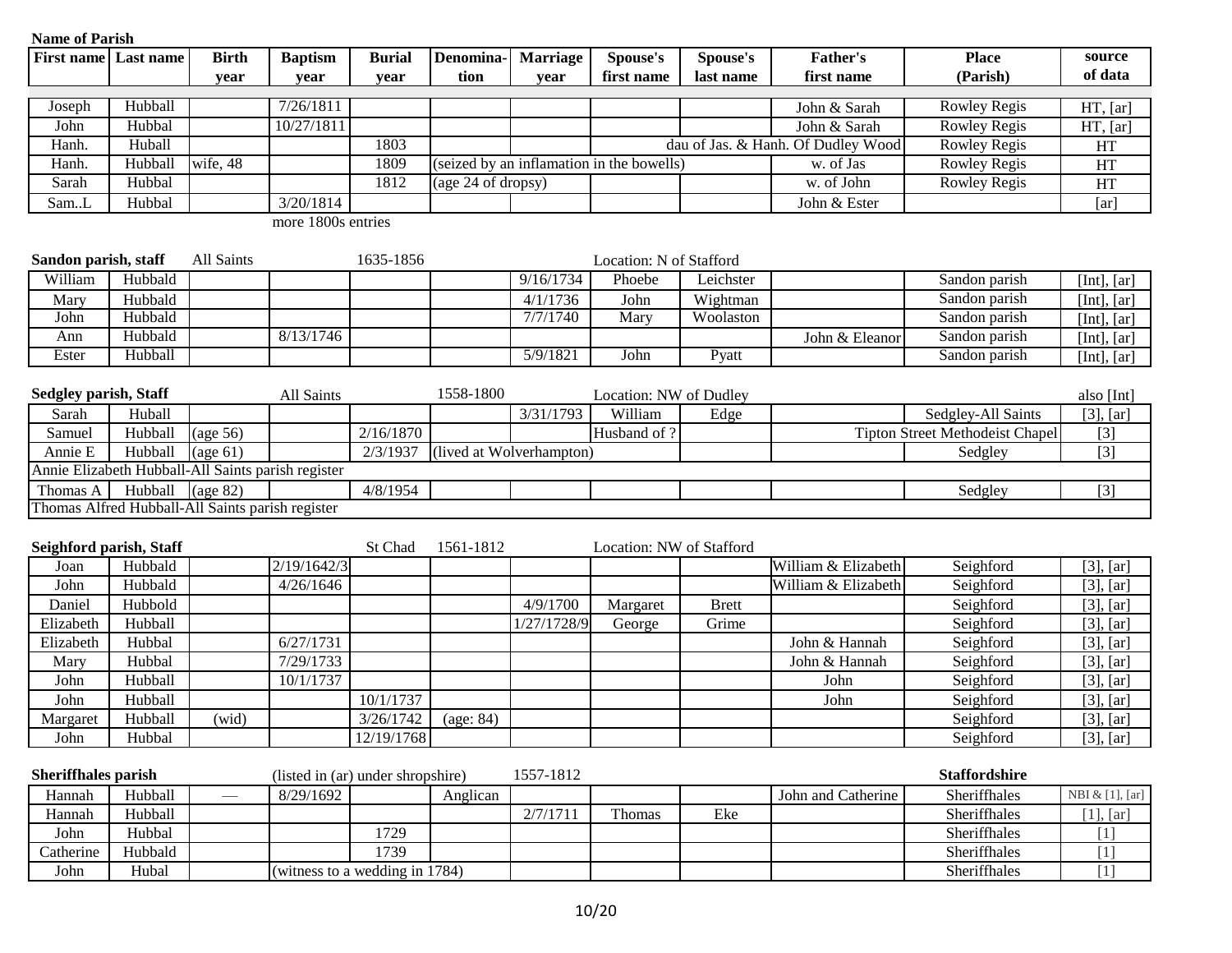| <b>First name</b> | Last name | <b>Birth</b><br>vear | <b>Baptism</b><br>vear | <b>Burial</b><br>vear | Denomina-l<br>tion | <b>Marriage</b><br>vear | <b>Spouse's</b><br>first name | Spouse's<br>last name | <b>Father's</b><br>first name | <b>Place</b><br>(Parish) | source<br>of data  |
|-------------------|-----------|----------------------|------------------------|-----------------------|--------------------|-------------------------|-------------------------------|-----------------------|-------------------------------|--------------------------|--------------------|
| Mary              | Hubble    |                      |                        |                       |                    | 6/24/1787               | Thomas                        | Hutchinson            |                               | St Mary the Virgin       | $\sqrt{3}$<br>lar' |
| Rachel            | Hubbal    |                      |                        |                       |                    | 12/27/1798              | Joseph                        | Parton                |                               | St Mary the Virgin       | [2]<br>.   ar !    |

#### **Stoke-Upon-Trent parish, Staffordshire** (1698 to 1734)

| Joane     | Hubball               |  |  | 1/21/1669 | Henr   | Meer              |                  | [ar          |
|-----------|-----------------------|--|--|-----------|--------|-------------------|------------------|--------------|
| Maria     | Hubball, La           |  |  | 1/10/1703 | Dan.   | Wetton de Bagnall | Stoke-upon-trent | HT<br>, [ar] |
| John      | Hubball de Whitgreave |  |  | 4/21/1704 | Sara   | . .<br>Hunt, La   | Stoke-upon-trent | HT<br>. [ar  |
| Elizabeth | Hubball               |  |  | 8/18/1835 | Joseph | Wilson            |                  | [ar]         |

### **Stone parish, Staffordshire**

| Jane  | $\rightarrow$<br>Hubball | 102/104<br>. 104<br>---- |  |  | .<br>mother.<br>Alice |                                     | ar  |
|-------|--------------------------|--------------------------|--|--|-----------------------|-------------------------------------|-----|
| Edith | . .<br><b>Hubble</b>     | 12/28/1884               |  |  | Jane<br>Henery        | Stone<br>. Michael<br><b>L.J.L.</b> | 1ar |

## **Stafford, Staff**

| Ann       | Hubball |            | 1692      |            |          |               |                    | Stafford, Staff     | [Int] |
|-----------|---------|------------|-----------|------------|----------|---------------|--------------------|---------------------|-------|
| Adam      | Hubball |            | 1694      |            |          |               |                    | Stafford, Staff     | [Int] |
| Edwd      | Hubbaal |            |           | 11/18/1750 | Sarah    | Humphrys      |                    | Stafford, England   | [ar]  |
| Betty     | Hubbal  |            |           | 12/29/1758 | Robert   | <b>Baylis</b> |                    | Stafford, England   | [ar]  |
| Anne      | Hubball |            |           | 5/21/1777  | Thomas   | Turley        |                    | Stafford, England   | [ar]  |
| Jonathan  | Hubball |            | 1/16/1777 |            |          |               |                    | Stafford, England   | [ar]  |
| Sarah     | Hubball | 2/5/1777   |           |            |          |               | Christopher & Mary | Stafford, England   | [ar]  |
| Sarah     | Hubbolt |            | 4/30/1777 |            |          |               |                    | Stafford, England   | [ar]  |
| Elizabeth | Hubball |            |           | 7/31/1787  | Reynolds |               |                    | Stafford, England   | [ar]  |
| Elizabeth | Huball  | 7/22/1787  |           |            |          |               | James & Hannah     | Stafford, England   | [ar]  |
| Stephen   | Hubball |            |           | 5/7/1787   | Mary     | Quarral       |                    | Stafford, England   | [ar]  |
| Ann       | Hubbole |            |           | 9/3/1787   | William  | Horton        |                    | Stafford, England   | [ar]  |
| Mary      | Huball  |            | 4/19/1789 |            |          |               | father: James      | Stafford, England   | [ar]  |
| Elizabeth | Hubbale |            |           | 5/14/1789  | Charles  | Wright        |                    | Stafford, England   | [ar]  |
| Hannah    | Huball  | 12/12/1802 |           |            |          |               | Jas & Hannah       | Stafford, England   | [ar]  |
| Sarah     | Hubball |            |           | 5/13/1822  | William  | Bellamy       |                    | Stafford, Worcester | [ar]  |
| Elizabeth | Hubball |            |           | 3/1/1824   | James    | Harris        |                    | Stafford, Worcester | [ar]  |

## **Stafford, Christ church**

| Ann       | Hubball |      |           |  | marriage | Thomas  | Moreton   |                  | Stafford (Christ Church) | $[3]$          |
|-----------|---------|------|-----------|--|----------|---------|-----------|------------------|--------------------------|----------------|
| Joseph B  | Hubball |      |           |  | marriage | Katie   | Blakeman  |                  | Stafford (Christ Church) | $[3]$          |
| Elizabeth | Hubball |      |           |  | marriage | William | Tomkinson |                  | Stafford (Christ Church) | $[3]$          |
| Edwin     | Hubball |      | 11/8/1840 |  |          |         |           | Stephen & Mary   | Stafford (Christ Church) | $[3]$ , $[ar]$ |
| Anne      | Hubball |      | 11/5/1844 |  |          |         |           |                  | Stafford (Christ Church) | $[3]$          |
| Mary      | Hubball |      | 11/5/1844 |  |          |         |           |                  | Stafford (Christ Church) | $[3]$          |
| Charles   | Hubble  |      | 11/7/1869 |  |          |         |           | Stephen & Melia  | <b>Christs Church</b>    | [ar]           |
| Mary Jane | Hubball | 5/12 | 4/5/1874  |  |          |         |           | Stephen & Amelia | <b>Christs Church</b>    | [ar]           |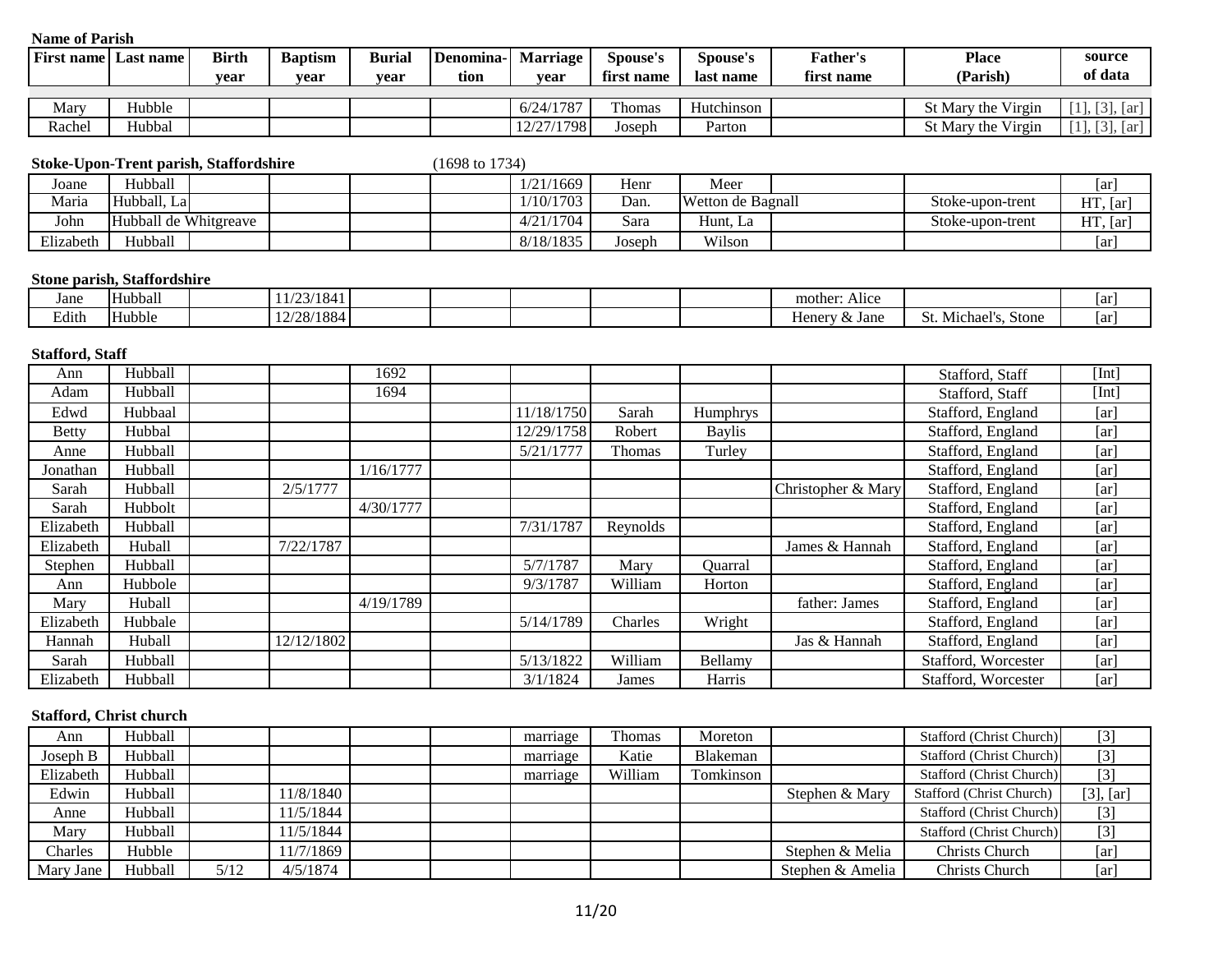| <b>First</b><br>. name | Last name | <b>Birth</b> | <b>Baptism</b> | <b>Burial</b> | Denomina- | Marriage | Spouse's               | Spouse's  | ∛ather's                     | <b>Place</b> | source  |
|------------------------|-----------|--------------|----------------|---------------|-----------|----------|------------------------|-----------|------------------------------|--------------|---------|
|                        |           | vear         | vear           | vear          | tıon      | vear     | -as<br>* name<br>tırst | last name | c.<br>t <b>name</b><br>tırsı | (Parish)     | of data |
|                        |           |              |                |               |           |          |                        |           |                              |              |         |

## **S. Chad's parish, Stafford, Staffordshire** (1636-1811)

| Johannes   | Hubball | 1/30/1686 |      |  |  | Richardi & Sarae   | St Chad's  | $HT$ , [ar] |
|------------|---------|-----------|------|--|--|--------------------|------------|-------------|
| Thomas     | Hubbol  | 12/3/1688 |      |  |  | Richardi & Sarae   | St Chad's  | $HT$ , [ar] |
| Jacobus    | Hubbol  | 6/22/1690 |      |  |  | Richardus & Sarae  | St Chad's  | HT, [ar]    |
| Jacobus    | Hubboll |           | 1690 |  |  |                    | St Chad's  | HT          |
| Adamus     | Hubball | 8/11/1695 |      |  |  | Jacobi & Izabellae | St Chad's  | HT, [ar]    |
| Elizabeth  | Huball  | 7/9/1710  |      |  |  | Johis & Mariae     | Saint Chad | [ar]        |
| Elizabetha | Hubbert | 7/9/1710  |      |  |  | Johannis & Mariae  | Saint Chad | [ar]        |
| Maria      | Hubbal  | 2/8/1711  |      |  |  | ? & Mariae         | Saint Chad | [ar]        |
| Maria      | Hubbert | 2/8/1712  |      |  |  | Johannis & Mariae  | Saint Chad | [ar]        |

#### **Stafford St Mary's or Castle Church parish, Stafford**

| Wm         | Hubbart        |      |            |          | 6/1/1629   | Eliz      | Hayward  |                     | Saint Mary | [ar]          |
|------------|----------------|------|------------|----------|------------|-----------|----------|---------------------|------------|---------------|
| John       | Hubberd        | 6/22 | 7/12/1658  |          |            |           |          | Thomas & Joane      | Saint Mary | [ar]          |
| Ann        | Hubberd        |      | 4/20/1670  |          |            |           |          | Thomas & Ann        | Saint Mary | [ar]          |
| Adam       | Hubberd        |      | 5/20/1670  |          |            |           |          | Thomas & Joan       | Saint Mary | [ar]          |
| James      | Hubberd        |      | 3/17/1667  |          |            |           |          | Thomas & Joan       | Saint Mary | [ar]          |
| Richard    | Hubberd        |      | 12/7/1667  |          |            |           |          | William             | Saint Mary | [ar]          |
| Eliz       | Hubberd        |      | 9/29/1670  |          |            |           |          | William & Margaret  | Saint Mary | [ar]          |
| Margereta  | Hubball        |      | 7/16/1676  |          |            |           |          | Richardi & Mariae   | Saint Mary | [ar]          |
| Johes      | <b>Hubbert</b> |      | 10/14/1686 | 7/2/1687 |            |           |          | Johis & Ellenae     | Saint Mary | [ar]          |
| Elianora   | Hubbald        |      | 4/1/1688   |          |            |           |          | William & Sare      | Saint Mary | [ar]          |
| Johanes    | Hubbard        |      | 10/1688    |          |            |           |          | Johanis & Ellene    | Saint Mary | [ar]          |
| Gulielmus  | Hubball        |      | 9/15/1691  |          |            |           |          | Jacobi & Izabele    | Saint Mary | [ar]          |
| Elizabeham | Hubball        |      |            |          | 2/6/1692   | Thoma     | Blakeman |                     | Saint Mary | [ar]          |
| Gulielmus  | Hubball        |      | 1/9/1693   | 6/1/1694 |            |           |          | Johis & Elizabethae | Saint Mary | [ar]          |
| Gulielmus  | Hubball        |      | 10/1/1693  |          |            |           |          | Gulielmi & Sarae    | Saint Mary | [ar]          |
| Maria      | Hubball        |      | 4/18/1695  |          |            |           |          | Adami & Mariae      | Saint Mary | [ar]          |
| Adamus     | Hubball        |      |            |          | 4/25/1694  | Annam     | Clows    |                     | Saint Mary | [Int], $[ar]$ |
| Johes      | Hubball        |      | 2/22/1696  |          |            |           |          | Adami & Annae       | Saint Mary | [ar]          |
| Johes      | Hubball        |      | 12/27/1696 |          |            |           |          | Johis & Elizabethae | Saint Mary | [ar]          |
| Tho        | Hubboll        |      | 1/18/1701  |          |            |           |          | John Hubboll        | Saint Mary | [ar]          |
| William    | Hubboll        |      | 10/27/1702 |          |            |           |          | Addam & Ann         | Saint Mary | [ar]          |
| Jacobus    | Hubal          |      | 12/23/1705 |          |            |           |          | Adam & Anna         | Saint Mary | [ar]          |
| Johannis   | Hubett         |      | 5/15/1706  |          |            |           |          | Johannes & Maria    | Saint Mary | [ar]          |
| Samuel     | Hubbal         |      | 2/11/1707  |          |            |           |          | Joh & Saree         | Saint Mary | [ar]          |
| Johannem   | <b>Hubbest</b> |      |            |          | 10/21/1708 | Mariam    | Woolly   |                     | Saint Mary | [ar]          |
| Carolus    | Hubbert        |      | 7/31/1709  |          |            |           |          | Johannis & Marie    | Saint Mary | [ar]          |
| Elizabeth  | Hubbard        |      | 3/9/1713   |          |            |           |          | William             | Saint Mary | [ar]          |
| William    | Hubbard        |      |            |          | 6/7/1713   | Elizabeth | Hilton   |                     | Saint Mary | [ar]          |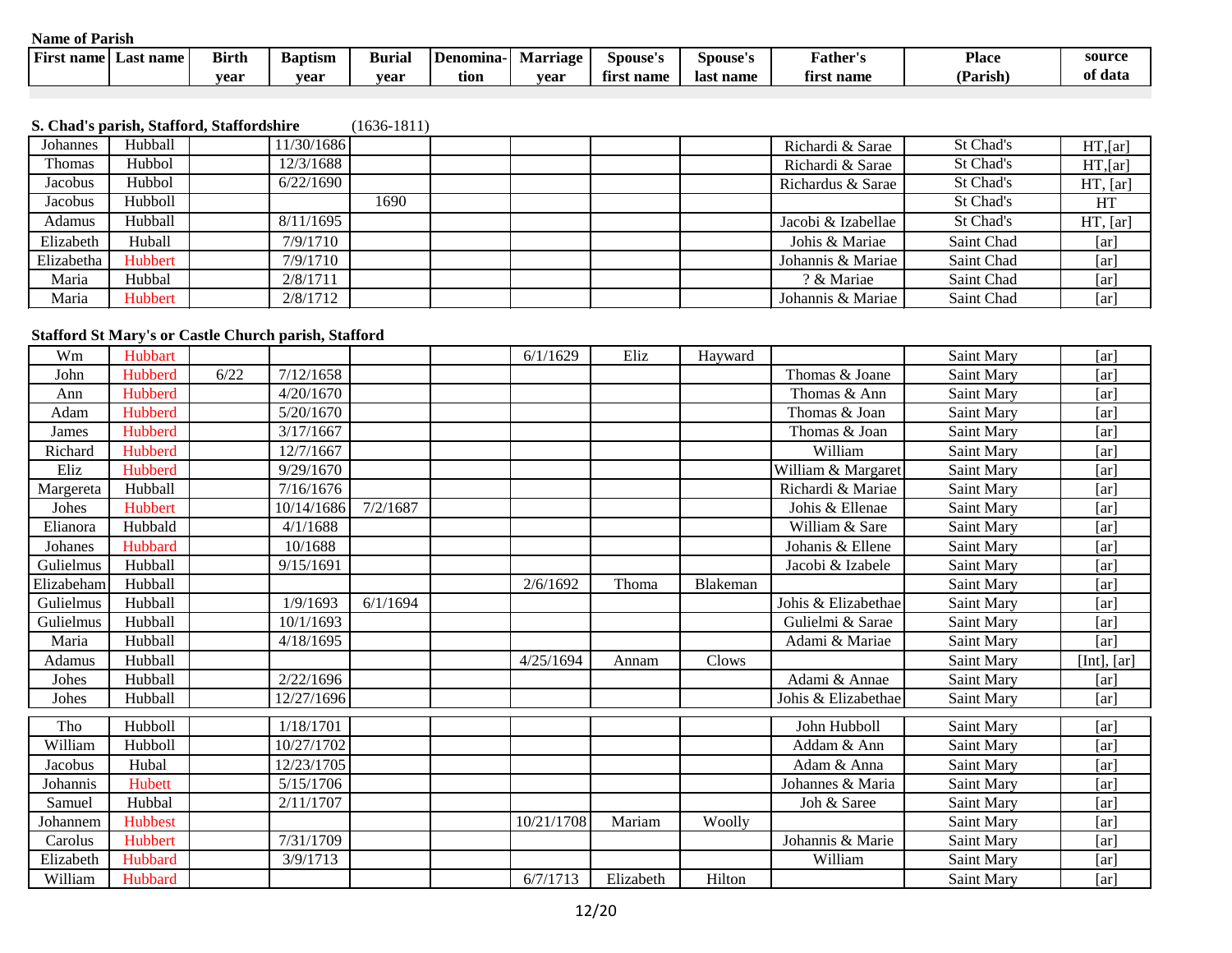| <b>Name of Parish</b> |                                         |              |                |               |           |                 |            |                 |                     |                                  |                        |
|-----------------------|-----------------------------------------|--------------|----------------|---------------|-----------|-----------------|------------|-----------------|---------------------|----------------------------------|------------------------|
| <b>First name</b>     | Last name                               | <b>Birth</b> | <b>Baptism</b> | <b>Burial</b> | Denomina- | <b>Marriage</b> | Spouse's   | <b>Spouse's</b> | <b>Father's</b>     | <b>Place</b>                     | source                 |
|                       |                                         | year         | year           | year          | tion      | year            | first name | last name       | first name          | (Parish)                         | of data                |
| Gulielumus            | Hubbart                                 |              | 12/9/1716      |               |           |                 |            |                 | Gulielmi & Eliz     | Saint Mary                       | [ar]                   |
| Adamam                | Hubbart                                 |              |                |               |           | 6/30/1718       | Eliz       | Warner          |                     | Saint Mary                       | [ar]                   |
| Joseph                | Hubbert                                 |              | 12/30/1719     | 11/5/1720     |           |                 |            |                 | William & Elizabeth | Saint Mary                       | [ar]                   |
| James                 | Hubert                                  |              | 11/11/1721     |               |           |                 |            |                 | William & Eliz      | Saint Mary                       | [ar]                   |
| Samuel                | Hubbert                                 |              | 9/20/1724      |               |           |                 |            |                 | Gul & Eliz          | Saint Mary                       | [ar]                   |
| Gulielmus             | Hubbert                                 |              | 11/28/1725     |               |           |                 |            |                 | Tho & Mariae        | Saint Mary                       | [ar]                   |
| Georgius              | Hubert                                  |              | 3/25/1727      |               |           |                 |            |                 | Anna                | Saint Mary                       | [ar]                   |
| Margarett             | Hubbert                                 |              | 12/17/1727     |               |           |                 |            |                 | Gul & Elis          | Saint Mary                       | [ar]                   |
| Thomas                | Hubball                                 |              | 7/5/1728       |               |           |                 |            |                 | Thome & Marie       | Saint Mary                       | [ar]                   |
| Johannes              | Hubball                                 |              |                |               |           | 1/1/1729        | Hanna      | Oldham          |                     | Castle (St Mary's)               | HT, [ar]               |
|                       | see Berkwich parish for Dad's burial ?? |              |                |               |           |                 |            |                 |                     |                                  |                        |
| Johannes              | Hubball                                 |              | 3/14/1730      |               |           |                 |            |                 | Thomae & Mariae     | Saint Mary                       | [ar]                   |
| Anna                  | Hubball                                 |              | 9/6/1730       |               |           |                 |            |                 | Johis & Janae       | Saint Mary                       | [ar]                   |
| Thomas                | Hubball                                 |              |                |               |           | 11/14/1730      | Elizabeth  | Styche          |                     | Castle (St Mary's)               | HT, [ar]               |
| Elisabetha            | Hubball                                 |              | 11/28/1730     |               |           |                 |            |                 | Elisabethae         | Saint Mary                       | [ar]                   |
| Maria                 | Hubball                                 |              |                |               |           | 1/27/1731       | Guilhelmus | Tomkinson       |                     | Castle (St Mary's)               | HT, [ar]               |
| Jane                  | Hubball                                 |              | 2/17/1733      |               |           |                 |            |                 | William & Jane      | Saint Mary                       | [ar]                   |
| Mary                  | Hubball                                 |              | 6/3/1734       |               |           |                 |            |                 | Thomas & Mary       | Saint Mary                       | [ar]                   |
| George                | Hubball                                 |              | 3/2/1737       |               |           |                 |            |                 | Mary                | Saint Mary                       | [ar]                   |
| Thomas                | Hubball                                 |              |                |               |           | 12/5/1737       | Sarah      | Plant           |                     | Saint Mary                       | [ar]                   |
| Ann                   | Hubball                                 |              |                |               |           | 2/6/1738        | William    | <b>Atkins</b>   |                     | Castle (St Mary's)               | HT, [ar]               |
| William               | Hubball                                 |              |                |               |           | 12/12/1738      | Ann        | Coale           |                     | Saint Mary                       | [ar]                   |
| Joseph                | Hubball                                 |              | 1/28/1739      |               |           |                 |            |                 | William & Ann       | Saint Mary                       | [ar]                   |
| Richard               | Hubball                                 |              | 8/26/1739      | 1/30/1742     |           |                 |            |                 | Thomas & Sarah      | Saint Mary                       | [ar]                   |
| Ann                   | Hubball                                 |              |                |               |           | 1742            | John       | Tonkes          |                     | Castle (St Mary's)               | HT                     |
| William               | Hubball                                 |              | 5/27/1744      |               |           |                 |            |                 | James & Elizabeth   | Saint Mary                       | [ar]                   |
| Sarah                 | Hubball                                 |              |                |               |           | 7/1/1744        | Roger      | Hubball         |                     | Castle (St Mary's)               | $\overline{HT}$ , [ar] |
| James                 | Hubball                                 |              |                |               |           | 10/20/1745      | Littice    | Simms           |                     | Saint Mary                       | [ar]                   |
| Ann                   | Hubball                                 |              | 8/24/1746      | 8/20/1749     |           |                 |            |                 | James & Lettice     | Saint Mary                       | [ar]                   |
| Ann                   | Hubball                                 |              | 11/8/1747      |               |           |                 |            |                 | Wm & Eliz           | Saint Mary                       | [ar]                   |
| Ruth                  | Hubball                                 |              | 3/22/1749      |               |           |                 |            |                 | James & Lettice     | Saint Mary                       | [ar]                   |
| Eliz                  | Hubball                                 |              | 7/8/1750       | 4/28/1756     |           |                 |            |                 | Wm & Eliz           | Saint Mary                       | [ar]                   |
| Richard               | Hubball                                 | 1/6          | 1/13/1752      |               |           |                 |            |                 | Thomas & Elizabeth  | Saint Mary                       | [ar]                   |
| Mary                  | Hubball                                 | 9/11         | 9/30/1753      |               |           |                 |            |                 | William & Elizabeth | Saint Mary                       | [ar]                   |
| Ann                   | Hubball                                 | 1/26         | 2/10/1754      |               |           |                 |            |                 | John & Mary         | Saint Mary                       | [ar]                   |
| Ann                   | Hubball                                 |              |                |               |           | 12/22/1754      | Richard    | Johnston        |                     | Stafford (St Mary parish record) | $[3]$                  |
| William               | Hubbal                                  |              |                |               |           | 1/12/1755       | Elizabeth  | Parkes          |                     | St Michael                       | [ar]                   |
| Thomas                | Hubball                                 | 5/3          | 5/13/1756      |               |           |                 |            |                 | Thomas & Elizabeth  | Saint Mary                       | [ar]                   |
| William               | Hubball                                 | 10/8         | 11/14/1756     |               |           |                 |            |                 | William & Elizabeth | Saint Mary                       | [ar]                   |
| Sarah                 | Hubball                                 |              |                |               |           | 12/13/1756      | Richard    | Wharton         |                     | Stafford (St Mary parish record) | $[3]$ , [ar]           |
| Adam                  | Hubball                                 | 1/24         | 2/3/1757       |               |           |                 |            |                 | John & Mary         | Saint Mary                       | [ar]                   |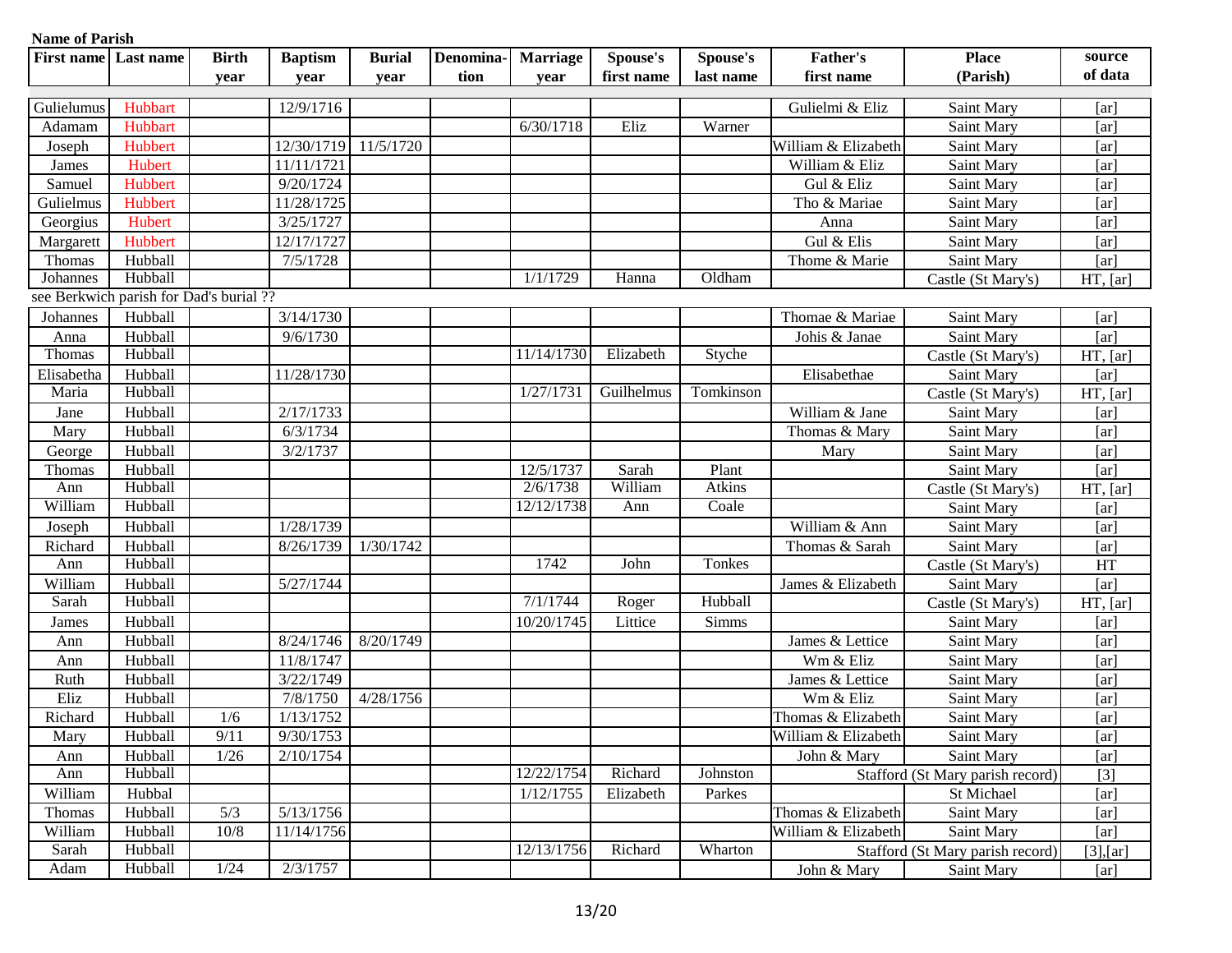| <b>Name of Parish</b> |           |                     |                |                          |                                       |                 |            |               |                                  |                                  |                  |
|-----------------------|-----------|---------------------|----------------|--------------------------|---------------------------------------|-----------------|------------|---------------|----------------------------------|----------------------------------|------------------|
| <b>First name</b>     | Last name | <b>Birth</b>        | <b>Baptism</b> | <b>Burial</b>            | Denomina-                             | <b>Marriage</b> | Spouse's   | Spouse's      | <b>Father's</b>                  | <b>Place</b>                     | source           |
|                       |           | year                | year           | year                     | tion                                  | year            | first name | last name     | first name                       | (Parish)                         | of data          |
| Sarah                 | Hubball   | 1/19                | 1/19/1758      | 3/10/1758                |                                       |                 |            |               | John & Ann                       | Saint Mary                       | [ar]             |
| Mary                  | Hubball   | 1/19                | 1/18/1758      |                          |                                       |                 |            |               | John & Ann                       | Saint Mary                       | [ar]             |
| John                  | Hubball   | 3/25                | 4/2/1758       |                          |                                       |                 |            |               | Thomas & Elizabeth               | Saint Mary                       | [ar]             |
| Margaret              | Hubbart   |                     |                |                          |                                       | 11/23/1758      | Richard    | Billinge      |                                  | Saint Mary                       | [ar]             |
| John                  | Hubball   | $5/16$              | 6/17/1759      | 6/23/1769                |                                       |                 |            |               | William & Elizabeth              | Saint Mary                       | [ar]             |
| Samuel                | Hubball   | 9/24                | 10/3/1760      |                          |                                       |                 |            |               | Thomas & Elizabeth               | Saint Mary                       | [ar]             |
| Mary                  | Hubball   |                     |                |                          |                                       | 12/16/1760      | John       | Tomkinson     |                                  | Stafford (St Mary parish record) | $[3]$ , $[ar]$   |
| Joseph                | Hubball   |                     |                |                          |                                       | 2/3/1761        | Ann        | Merry         |                                  | Stafford (St Mary parish record) | $\boxed{3}$      |
| Elizabeth             | Hubball   |                     |                |                          |                                       | 7/11/1761       | William    | Ford          |                                  | Stafford (St Mary parish record) | $[3]$ , $[ar]$   |
| James                 | Hubball   | 8/3                 | 8/24/1761      | 8/29/1761                |                                       |                 |            |               | William & Elizabeth              | Saint Mary                       | [ar]             |
| Elizabeth             | Hubball   | 7/29                | 8/1/1768       |                          |                                       |                 |            |               | Joseph & Ann                     | Saint Mary                       | [ar]             |
| Thomas                | Hubbert   | 11/14/68            | 10/17/1769     |                          |                                       |                 |            |               | John & Ann                       | Saint Mary                       | [ar]             |
| Ruth                  | Hubball   |                     |                |                          |                                       | 1/19/1769       | Edward     | Read          |                                  | Stafford (St Mary parish record) | [3], [ar]        |
| Mary                  | Hubball   | 8/7                 | 8/9/1775       |                          |                                       |                 |            |               | Joseph & Ann                     | Saint Mary                       | [ar]             |
| Ellen                 | Hubball   |                     |                |                          |                                       | 3/27/1780       | Edward     | Ryley         |                                  | Saint Mary                       | [ar]             |
| Samuel                | Hubbart   |                     |                |                          |                                       | 7/14/1781       | Elizabeth  | <b>Burton</b> |                                  | Saint Mary                       | [a]              |
| Ann                   | Hubball   | 12/10               | 12/11/1782     |                          |                                       |                 |            |               | Joseph & Ann                     | Saint Mary                       | [ar]             |
| Elizabeth             | Hubbal    |                     |                | 4/3/1791                 |                                       |                 |            |               |                                  | Stafford (St Mary parish record) | $[3]$            |
| William G             | Hubball   | (William George)    |                | 4/19/1793                |                                       |                 |            |               |                                  | Stafford (St Mary parish record) | $[3]$            |
| John                  | Hubball   | 10/7                | 10/20/1784     |                          |                                       |                 |            |               | Saml & Elizth                    | Saint Mary                       | [ar]             |
| Hannah                | Hubbal    |                     |                |                          |                                       | 6/11/1798       | William    | Perry         |                                  | Stafford (St Mary parish record) | $[3]$ , $[ar]$   |
| Richard               | Hubball   |                     |                | 3/7/1800                 |                                       |                 |            |               |                                  | Stafford (St Mary parish record) | $[3]$            |
| Elizabeth             | Hubball   |                     |                | 11/30/1802               |                                       |                 |            |               |                                  | Stafford (St Mary parish record) | $[3]$            |
| Thomas                | Hubball   | (Thomas Mottershaw) |                |                          |                                       | 11/9/1807       | Ann B.     | Wright        |                                  | Stafford (St Mary parish record) | $[3]$ , $[ar]$   |
| Thomas                | Hubball   |                     |                | 8/14/1809                |                                       |                 |            |               |                                  | Stafford (St Mary parish record) | $[3]$            |
| Sarah                 | Hubball   |                     | 3/2/1810       |                          |                                       |                 |            |               |                                  | Stafford (St Mary parish record) | $\overline{[3]}$ |
| Robert W              | Hubball   |                     | 4/20/1811      |                          | $(W=Wright)$                          |                 |            |               |                                  | Stafford (St Mary parish record) | $[3]$            |
| Robert W.             | Hubball   |                     |                | 2/1/1812                 |                                       |                 |            |               |                                  | Stafford (St Mary parish record) | $\boxed{3}$      |
| Samuel                | Hubball   |                     |                | 7/6/1811                 |                                       |                 |            |               |                                  | Stafford (St Mary parish record) | $[3]$            |
| Margaret P            | Hubball   |                     | 8/5/1812       | $(P=Perkin)$             |                                       |                 |            |               |                                  | Stafford (St Mary parish record) | $\overline{3}$   |
| John W.               | Hubball   |                     | 11/18/1813     | (W=William)              |                                       |                 |            |               | Thomas Mottershaw & Ann Beatrice | St Mary                          | $[3]$ , $[ar]$   |
| Sarah                 | Hubball   |                     |                | 3/25/1815                |                                       |                 |            |               |                                  | Stafford (St Mary parish record) | $[3]$            |
| Sarah E               | Hubball   |                     |                | $4/7/1816$ (E=Elizabeth) |                                       |                 |            |               | Thomas Mottershaw & Ann Beatrice | St Mary                          | $[3]$ , $[ar]$   |
| Mary                  | Hubball   |                     |                |                          |                                       | 3/27/1817       | Thomas     | Glover        |                                  | Stafford (St Mary parish record) | $[3]$ , $[ar]$   |
| Mary                  | Hubball   |                     | 6/27/1817      |                          |                                       |                 |            |               | Thomas Mottershaw & Ann Beatrice | St Mary                          | $[3]$ , $[ar]$   |
| William G             | Hubball   |                     | 5/23/1819      |                          | $\overline{(\text{G}=\text{George})}$ |                 |            |               | Thomas Mottershaw & Ann Beatrice | St Mary                          | $[3]$ , $[ar]$   |
| William G             | Hubball   |                     |                | 3/7/1820                 |                                       |                 |            |               | Thomas Mottershaw & Ann Beatrice | St Mary                          | $[3]$ , $[ar]$   |
| Elizabeth             | Hubball   |                     | 2/2/1821       |                          |                                       |                 |            |               | Thomas Mothershaw & Ann Beatrice | St Mary                          | $[3]$ , $[ar]$   |
| Thomas M              | Hubball   |                     | 4/16/1823      |                          |                                       |                 |            |               | Thomas Mothershaw & Ann Beatrice | St Mary                          | $[3]$ , $[ar]$   |
| Thomas                | Hubball   |                     |                |                          |                                       | 2/17/1823       | Ellen      | Hill          |                                  | Castle Church, Stafford          | [ar]             |
| James                 | Hubball   |                     |                | 2/2/1824                 |                                       |                 |            |               |                                  | Stafford (St Mary parish record) | $[3]$            |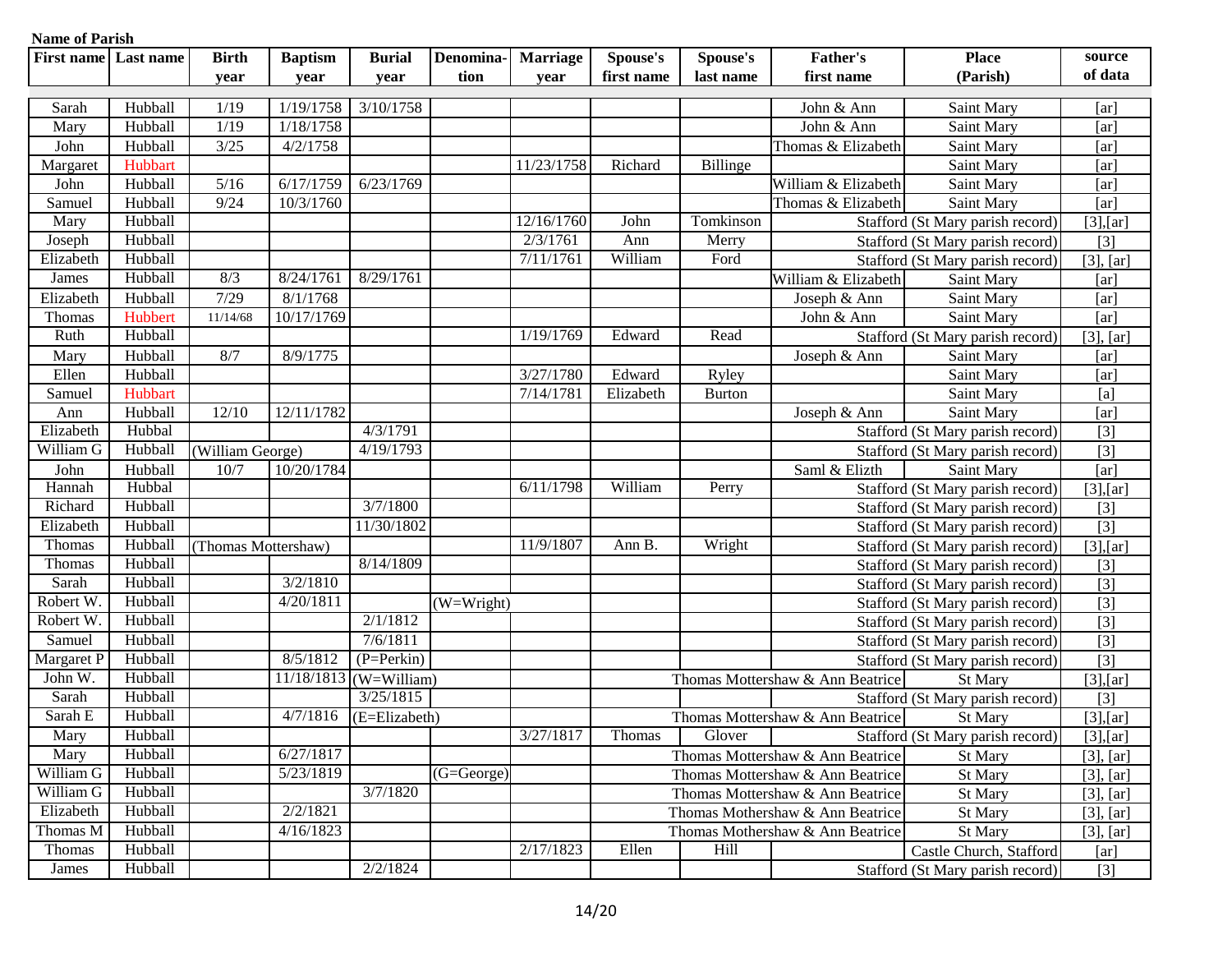| <b>First name</b> | Last name                | <b>Birth</b> | <b>Baptism</b> | <b>Burial</b>              | Denomina-                                                               | <b>Marriage</b>           | Spouse's   | Spouse's  | <b>Father's</b>            | <b>Place</b>                     | source         |
|-------------------|--------------------------|--------------|----------------|----------------------------|-------------------------------------------------------------------------|---------------------------|------------|-----------|----------------------------|----------------------------------|----------------|
|                   |                          | year         | year           | vear                       | tion                                                                    | year                      | first name | last name | first name                 | (Parish)                         | of data        |
|                   |                          |              |                |                            |                                                                         |                           |            |           |                            |                                  |                |
| Thomas M          | Hubball                  |              |                | 1/8/1830                   |                                                                         |                           |            |           |                            | Stafford (St Mary parish record) | [3]            |
| Eliz              | Hubball                  |              | 4/11/1830      |                            |                                                                         |                           |            |           | Stephen & Mary             | Saint Mary                       | [ar]           |
| Stephen           | Huball                   |              |                |                            |                                                                         | 2/28/1829                 | Mary       | Godwin    |                            | Stafford (St Mary parish record) | $[3]$ , [ar]   |
| Thomas            | Hubball                  |              |                |                            |                                                                         | 1/4/1830                  | Mary       | Nutt      |                            | Stafford (St Mary parish record) | $[3]$ , $[ar]$ |
| Eliza             | Hubball                  |              | 4/11/1830      |                            |                                                                         |                           |            |           |                            | Stafford (St Mary parish record) | $[3]$          |
| John              | Hubball                  |              | 6/3/1830       | 2/3/1839                   |                                                                         |                           |            |           | Thomas & Mary              | St Mary                          | $[3]$ , [ar]   |
| Mary Ann          | Hubball                  |              | 12/22/1832     |                            |                                                                         |                           |            |           | Stephen & Mary             | <b>St Mary</b>                   | $[3]$ , $[ar]$ |
| William           | Hubball                  |              |                | 6/13/1833                  |                                                                         |                           |            |           |                            | Stafford (St Mary parish record) | [3]            |
| Thomas            | Hubball                  |              | 11/04/1833     |                            |                                                                         |                           |            |           | Thomas & Mary              | St Mary                          | $[3]$ , [ar]   |
| John              | Hubball                  |              | 8/24/1834      |                            |                                                                         |                           |            |           | Stephen & Mary             | St Mary                          | $[3]$ , [ar]   |
| James             | Hubball                  |              |                | 9/17/1835                  |                                                                         |                           |            |           |                            | Stafford (St Mary parish record) | [3]            |
| James             | Hubball                  |              | 8/10/1836      |                            |                                                                         |                           |            |           | Stephen & Mary             | St Mary                          | $[3]$ , $[ar]$ |
| Emma              | Hubball                  |              | 10/25/1837     |                            |                                                                         |                           |            |           | Thomas & Mary              | <b>St Mary</b>                   | $[3]$ , $[ar]$ |
| Stephen           | Hubball                  |              | 11/11/1838     |                            |                                                                         |                           |            |           | Stephen & Mary             | St Mary                          | $[3]$ , $[ar]$ |
| John              | Hubball                  |              |                | 2/6/1839                   |                                                                         |                           |            |           | Thomas & Mary              | <b>St Mary</b>                   | $[3]$ , $[ar]$ |
| John W.           | Hubball                  |              |                | 3/6/1839                   |                                                                         |                           |            |           |                            | Stafford (St Mary parish record) | $[3]$          |
| Sarah Ann         | Hubball                  |              | 10/30/1842     |                            |                                                                         |                           |            |           | Stephen & Mary             | St Mary                          | $[3]$ , [ar]   |
| Mary              | Hubball                  |              | 11/5/1844      | 12/1/1844                  |                                                                         |                           |            |           | Stephen & Mary             | Saint Mary                       | [ar]           |
| Joseph            | Hubball                  |              | 3/4/1850       |                            |                                                                         |                           |            |           | Joseph & Jane              | St Mary                          | $[3]$ , [ar]   |
|                   |                          |              |                |                            | there are more entries up to 1905; see freereg.org.uk document and [ar] |                           |            |           |                            |                                  |                |
|                   | <b>Tettenhall parish</b> |              |                | $(1602 \text{ to } -1744)$ |                                                                         | St Michael and All Angels |            |           | which church is confusing. | also see $[4]$                   |                |
| <b>Thomas</b>     | Hubball                  |              |                | 6/6/1606                   |                                                                         |                           |            |           | Thomas                     | St Michael                       | HT, [Int], [3] |

| Thomas     | Hubball                                |                                        |                | 6/6/1606      |  |                            |            |                 | Thomas    | <b>St Michael</b> | HT, [Int], [3]    |
|------------|----------------------------------------|----------------------------------------|----------------|---------------|--|----------------------------|------------|-----------------|-----------|-------------------|-------------------|
| Thomas     | Hubball                                |                                        | 4/20/1606      |               |  |                            |            |                 | John      | Tettenhall parish | $HT$ , [ar]       |
| Margerie   | Hubball                                |                                        | 5/21/1609      |               |  |                            |            |                 | John      | St Michael        | HT, [Int], [ar]   |
| William    | Hubball                                |                                        | 3/27/1612      |               |  |                            |            |                 | John      | St Michael        | HT, [Int], [ar]   |
| Elizabetha | Hubball                                |                                        |                |               |  | 1/27/1624                  | Richardus  | Awcock          |           | St Michael        | HT, [Int], [ar]   |
| Margareta  | Hubball                                |                                        |                |               |  | 7/1/1630                   | Richardus  | <b>Standley</b> |           | St Mary           | HT, [Int]         |
| Margeria   | Hubball                                |                                        |                |               |  | 5/2/1633                   | Richardus  | Jukes           |           | Tettenhall parish | $HT$ , [ar]       |
| Gulielmus  | Hubball                                |                                        |                |               |  | 4/8/1634                   | Catherina  | Fregelton       |           | Tettenhall parish | HT, [Int], [ar]   |
| Elizabetha | Hubball                                |                                        | 2/1/1634(35?)  |               |  | mothers name-Catherinae    |            |                 | Gulielmi  | Tettenhall parish | HT, [Int], [ar]   |
| Elizabetha | Hubball                                |                                        |                | 2/5/1634(35?) |  |                            |            |                 | Gulielmi  | Tettenhall parish | HT,[Int],[3],[ar] |
| Gulielmus  | Hubball                                |                                        | 2/28/1635(36?) |               |  |                            |            |                 | Gulielmi  | Tettenhall parish | HT, [Int], [ar]   |
| Edwardus   | Hubball                                |                                        | 4/15/1638      |               |  |                            |            |                 | Gulielmi  | Tettenhall parish | HT, [Int], [ar]   |
| Maria      | Hubball                                |                                        |                |               |  | 5/8/1638                   | Willielmus | <b>Bayliss</b>  |           | Tettenhall parish | HT, [Int], [ar]   |
|            |                                        | 1640-William Hubball is a Churchwarden |                |               |  |                            |            |                 |           |                   | HT                |
|            |                                        |                                        |                |               |  |                            |            |                 |           |                   |                   |
| Johannes   | Hubball                                |                                        | 10/11/1640     |               |  | mothers name is Catherinae |            |                 | Willielmi | Tettenhall parish | HT, [Int], [ar]   |
| Johannes   | Hubball                                |                                        |                | 4/23/1642     |  |                            |            |                 |           | Tettenhall parish | HT, [Int], [3]    |
|            | 1642-William Hubball is a Churchwarden |                                        |                |               |  |                            |            |                 |           |                   | HT                |
|            |                                        |                                        |                |               |  |                            |            |                 |           |                   |                   |

15/20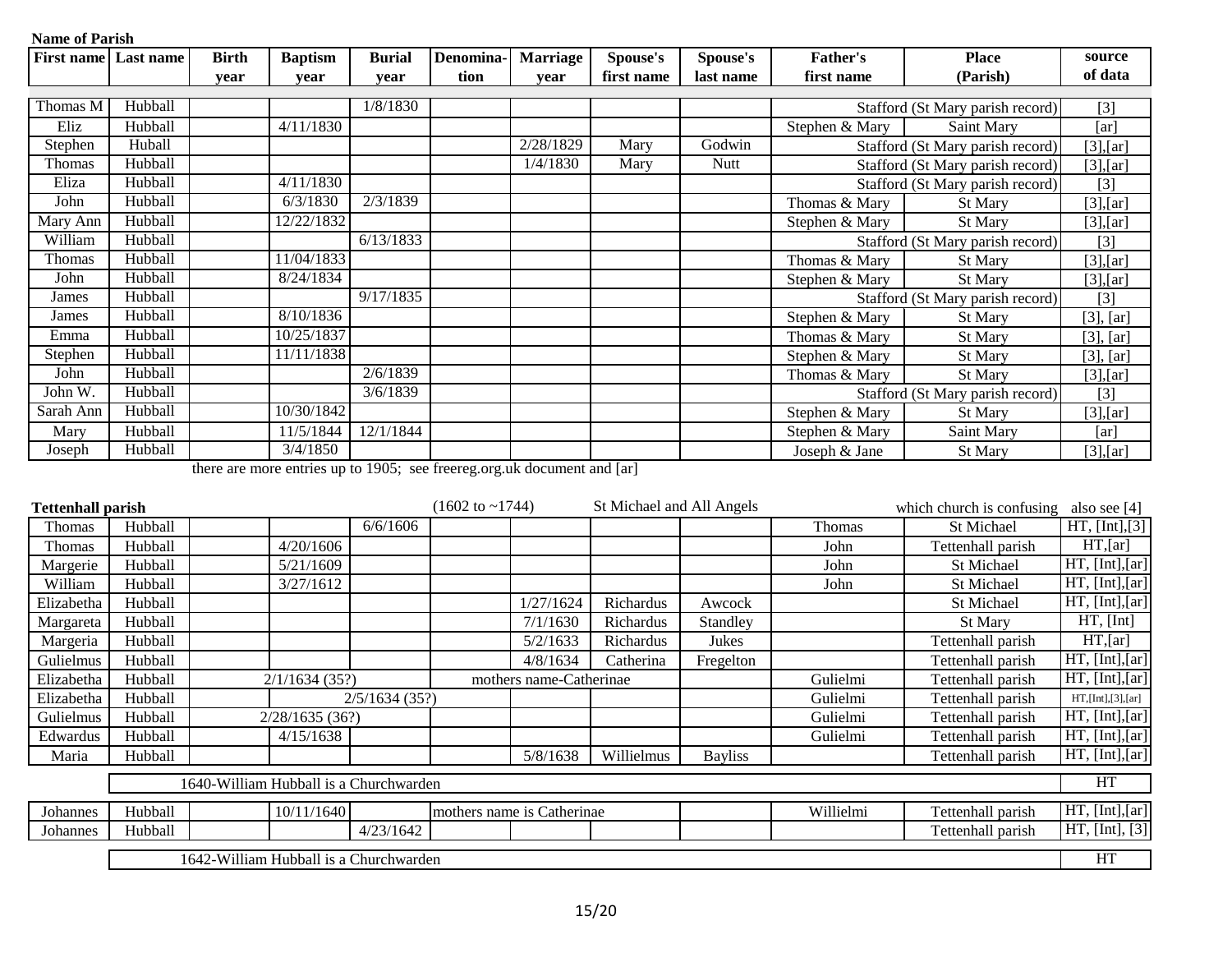| <b>Name of Parish</b> |                       |              |                                        |               |                              |                                     |                                        |                 |                              |                     |                    |
|-----------------------|-----------------------|--------------|----------------------------------------|---------------|------------------------------|-------------------------------------|----------------------------------------|-----------------|------------------------------|---------------------|--------------------|
| <b>First name</b>     | Last name             | <b>Birth</b> | <b>Baptism</b>                         | <b>Burial</b> | Denomina-                    | <b>Marriage</b>                     | Spouse's                               | Spouse's        | Father's                     | <b>Place</b>        | source             |
|                       |                       | year         | year                                   | vear          | tion                         | year                                | first name                             | last name       | first name                   | (Parish)            | of data            |
| Jacobus               | Hubball               |              | 10/23/1642                             |               |                              | mothers name is Catherinae          |                                        |                 | Willielmi                    | Tettenhall parish   | $HT$ , [Int], [ar] |
|                       |                       |              |                                        |               |                              |                                     |                                        |                 |                              |                     |                    |
|                       |                       |              | 1643-William Hubball is a Churchwarden |               |                              |                                     |                                        |                 |                              |                     | HT                 |
| Sibilla               | Hubball-widow         |              |                                        | 1/10/1644     |                              |                                     |                                        |                 |                              | Tettenhall parish   | HT, NBI, [3]       |
|                       |                       |              | 1645-William Hubball is a Churchwarden |               |                              |                                     |                                        |                 |                              |                     | HT                 |
| Lucas                 | Hubball               |              | 10/26/1645                             |               |                              | mothers name is Catherinae          |                                        |                 | Gulielmi                     | Tettenhall parish   | $HT$ , [ar]        |
| Gulielmi              | Hubball-infant        |              |                                        | 10/19/1645    |                              |                                     |                                        |                 |                              | Tettenhall parish   | HT, [Int], [3]     |
| Catherina             | Hubball               |              |                                        | 3/29/1647     |                              |                                     |                                        |                 | wife of Gulielmi             | Tettenhall parish   | HT, [Int], [3]     |
| Richardus             | Hubball               |              | 12/10/1648                             |               | mothers name is Janae        |                                     |                                        |                 | Gulielmi                     | Tettenhall parish   | $HT$ , [ar]        |
| Samuell               | Hubball               |              | 2/24/1650(51?)                         |               | mothers name is Janae        |                                     |                                        |                 | Gulielmi                     | Tettenhall parish   | $HT$ , [ar]        |
| Jana                  | Hubball               |              | 10/4/1652                              |               |                              | dau of Willielmi and Janae          |                                        |                 | Willieli                     | Tettenhall parish   | $HT$ , [ar]        |
| Mary                  | Hubballd              | 9/19/        | 10/11/1655                             |               |                              | dau of William Hubbald and Jane     |                                        |                 | William                      | Tettenhall parish   | HT, [ar]           |
| William               | Hubbald the younger   |              |                                        |               |                              | 10/19/1654                          | Margert                                | Hinks of Perton |                              | of Kings Tettenhall | $HT$ , [ar]        |
| William               | Hubball               | 4/1/         | $\frac{2}{1656}(57)$ ?                 |               |                              |                                     | son of William the younger and Margery |                 | William                      | Tettenhall parish   | $HT$ , [ar]        |
| Beatrice              | Hubbald               | 2/27/        | 3/25/1657                              |               |                              | dau of William the elder and Jane   |                                        |                 | William                      | Tettenhall parish   | <b>HT</b>          |
|                       |                       | 2/27/1658    | 3/25/1658                              |               |                              |                                     |                                        |                 |                              |                     | [ar]               |
| Katharine             | Hubbald               | 3/20/        | 4/9/1658                               |               |                              |                                     | dau of William the younger and Margery |                 | William                      | Tettenhall parish   | <b>HT</b>          |
|                       |                       | 3/20/1659    | 4/9/1659                               |               |                              |                                     |                                        |                 |                              |                     | [ar]               |
| Carolus               | Hubbal                |              |                                        | 4/11/1661     |                              |                                     |                                        |                 | dau of Gulielmi Sr.          | Tettenhall parish   | HT, NBI, [3]       |
| Francis               | Hubbald               |              | $2/5/1660(61)$ ?                       |               |                              |                                     | son of William the younger and Margery |                 | William                      | Tettenhall parish   | HT, [ar]           |
| Jonathan              | Hubbald               |              | 6/24/1662                              |               |                              | son of William senior of Tettenhall |                                        |                 | William                      | Tettenhall parish   | $HT$ , [ar]        |
| James                 | Hubball               |              | 4/13/1667                              |               |                              | son of William junior of Tettenhall |                                        |                 | William                      | Tettenhall parish   | $HT$ , [ar]        |
| Elizabeth             | Hubbald               |              | 2/17/1669                              |               |                              | dau of William junior of Tettenhall |                                        |                 | William                      | Tettenhall parish   | <b>HT</b>          |
|                       |                       |              | 2/17/2670                              |               |                              |                                     |                                        |                 |                              |                     | [ar]               |
| Jane                  | Hubbald               |              | 11/28/1672                             |               |                              | dau of William junior of Tettenhall |                                        |                 | William                      | Tettenhall parish   | $HT$ , [ar]        |
| Richard               | Hubbald of Tettenhall |              |                                        |               |                              | $\overline{2/28}/1675$              | Elizabeth                              | Webb of Barton  |                              | Tettenhall parish   | $HT$ , [ar]        |
| Elizabeth             | Hubbald               |              | 4/24/1677                              |               |                              | dau of Richard of Tettenhall        |                                        |                 | Richard                      | Tettenhall parish   | $HT$ , [ar]        |
| Elizabeth             | Hubbald               |              |                                        | 4/27/1677     |                              |                                     |                                        |                 | dau of Richard of Tettenhall | Tettenhall parish   | HT, [Int], [ar]    |
| Mary                  | Hubbald               |              |                                        | 1/15/1678     |                              |                                     |                                        |                 | wife of Samuel of Tettenhall | Tettenhall parish   | HT, [Int]          |
| Elizabeth             | Hubbald               |              | 6/13/1678                              |               | dau of Richard of Tettenhall |                                     |                                        |                 | Richard                      | Tettenhall parish   | HT, [ar]           |
| Jane                  | Hubbald               |              | 1/29/1680(81?)                         | dead          |                              | dau of Richard of Tettenhall        |                                        |                 | Richard                      | Tettenhall parish   | HT, [Int], [ar]    |
| Anne                  | Hubbald               |              |                                        | 1/30/1680     |                              |                                     |                                        |                 | dau of Richard of Tettenhall | Tettenhall parish   | <b>HT</b>          |
| Anne                  | Hubbald               |              | 9/26/1682                              |               | dau of Richard of Tettenhall |                                     |                                        |                 | $[p.55]$ ? Richard           | Tettenhall parish   | HT, [ar]           |
| Beatrice              | Hubbald               |              |                                        |               |                              | 10/2/1682                           | John                                   | Oram            |                              | Tettenhall parish   | HT                 |
| Mary                  | Hubbald               |              | 3/31/1683                              |               |                              | dau of Mary of Tettenhall           |                                        |                 | $\gamma$                     | Tettenhall parish   | <b>HT</b>          |
|                       |                       |              | 3/31/1682                              |               |                              |                                     |                                        |                 |                              |                     | [ar]               |
| William               | Hubbald senior        |              |                                        | 10/11/1684    |                              |                                     |                                        |                 |                              | Tettenhall parish   | <b>HT</b>          |
| Samuel                | Hubbald               |              |                                        | 1/6/1685      |                              |                                     |                                        |                 |                              | Tettenhall parish   | <b>HT</b>          |
| Mary                  | Hubbald               |              | 6/9/1685                               |               |                              | dau of Richard of Tettenhall        |                                        |                 | Richard                      | Tettenhall parish   | HT, [ar]           |
| Margery               | Hubbald-widow         |              |                                        | 4/15/1686     |                              |                                     |                                        |                 |                              | Tettenhall parish   | HT                 |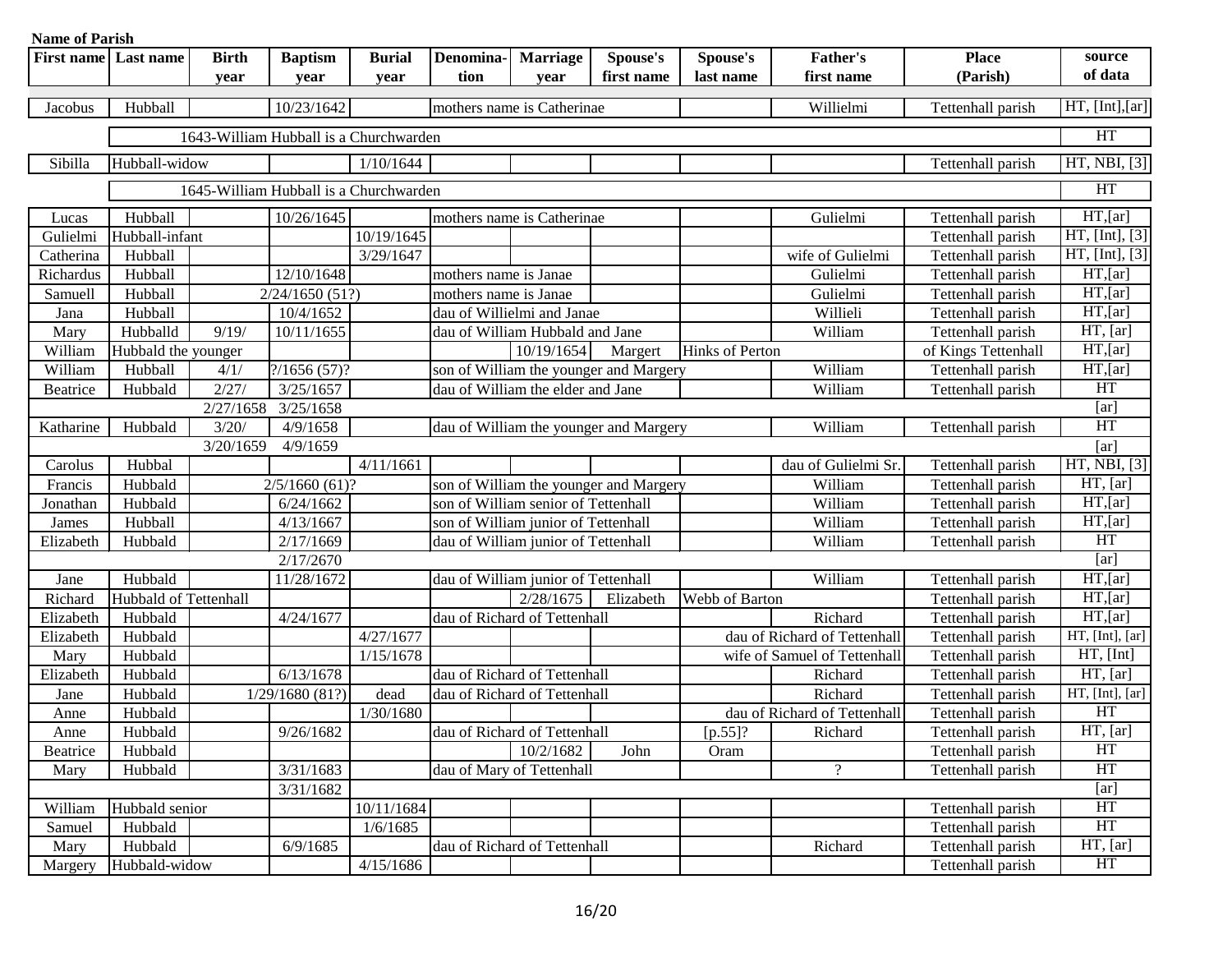| маше от тагили<br><b>First name</b> | Last name | <b>Birth</b> | <b>Baptism</b> | <b>Burial</b>    | Denomina-                              | <b>Marriage</b> | Spouse's   | Spouse's       | <b>Father's</b>              | <b>Place</b>      | source    |
|-------------------------------------|-----------|--------------|----------------|------------------|----------------------------------------|-----------------|------------|----------------|------------------------------|-------------------|-----------|
|                                     |           | year         | year           | year             | tion                                   | year            | first name | last name      | first name                   | (Parish)          | of data   |
|                                     |           |              |                |                  |                                        |                 |            |                |                              |                   |           |
| Katherine                           | Hubbald   |              |                |                  |                                        | 7/25/1688       | Thomas     | Weaver         |                              | Tettenhall parish | HT        |
|                                     |           |              |                |                  |                                        | 5/13/1688       |            |                |                              |                   | [ar]      |
| Grace                               | Hubbald   |              | 7/7/1689       |                  | 1/27/1696 dau of Richard of Tettenhall |                 |            |                | Richard                      | Tettenhall parish | HT, [ar]  |
| James                               | Hubbald   |              |                | 4/4/1694         |                                        |                 |            |                |                              | Tettenhall parish | HT        |
| Francis                             | Hubbald   |              |                | 4/21/1694        |                                        |                 |            |                |                              | Tettenhall parish | HT        |
| Grace                               | Hubbald   |              |                | 1/27/1695(1696?) |                                        |                 |            |                | dau of Richard of Tettenhall | Tettenhall parish | HT, [ar]  |
| William                             | Hubbald   |              |                | 4/13/1704        |                                        |                 |            |                | of Tettenhall Regis          | Tettenhall parish | HT        |
| Jane                                | Hubbald   |              |                | 2/18/1707        |                                        |                 |            |                |                              | Tettenhall parish | HT        |
| Elizabeth                           | Hubbald   |              |                | 5/24/1709        |                                        |                 |            |                | wife of Richard              | Tettenhall parish | HT        |
| Richard                             | Hubbald   |              |                | 6/4/1718         |                                        |                 |            |                |                              | Tettenhall parish | <b>HT</b> |
| Elizabeth                           | Hubball   |              |                |                  |                                        | 8/31/1749       | Richard    | <b>Nickols</b> |                              |                   | [ar]      |

| <b>Tipton parish</b>                |         |                 |  |             |        | Location: | $\sim$ $\sim$<br>. N of Dudley       |     |
|-------------------------------------|---------|-----------------|--|-------------|--------|-----------|--------------------------------------|-----|
| Sarah                               | Hubball | 1/3/1765<br>11/ |  |             |        |           | $\blacksquare$<br>John $\&$ .<br>Ann | 1ar |
| $\mathbf{r}$ $\mathbf{r}$<br>Edward | Hubble  |                 |  | .<br>Marıah | Heaver |           | ar                                   |     |
|                                     |         |                 |  |             |        |           |                                      |     |

more 1800 entries

#### **Tixall parish, Stafford**

| Nelly     | Hubbold | 11/12/1750 |                           |  |  | John & Eleanor | $\lceil ar \rceil$ |
|-----------|---------|------------|---------------------------|--|--|----------------|--------------------|
| John      | Hubball | 1/8/1769   |                           |  |  | John & Sarah   | [ar]               |
| Mary      | Hubball | 7/7/1770   |                           |  |  | John & Sarah   | ar                 |
| Thomas    | Hubball | 2/8/1775   |                           |  |  | John & Sarah   | [ar]               |
| William   | Hubball | 11/26/1776 |                           |  |  | John & Sarah   | ar                 |
| Thomas M. | Hubball | 8/6/1778   | Thomas Mothershaw Hubball |  |  | John & Sarah   | [ar]               |
| George    | Hubball | 5/17/1785  |                           |  |  | John & Sarah   | [ar]               |

| Tipton parish, Staff |         |                  |           |           | <b>St Martin</b>                 |           |       |                       |                          |        |             |
|----------------------|---------|------------------|-----------|-----------|----------------------------------|-----------|-------|-----------------------|--------------------------|--------|-------------|
| Sarah                | Hubball |                  | 11/3/1765 |           |                                  |           |       |                       | John & Ann               | Tipton | $[3]$       |
|                      | Hubbel  |                  |           | 7/19/1772 |                                  |           |       | (lived at Ocker Hill) | John                     | Tipton | $[3]$       |
| John                 | Hubbil  |                  |           | 12/1/1772 |                                  |           |       |                       |                          | Tipton | $[3]$       |
| Ann                  | Hubball | (widow)          |           |           |                                  | 2/12/1787 | Uriah | Edge                  |                          | Tipton | $[3]$       |
| Edward               | Hubble  |                  |           |           |                                  | 8/27/1828 | Maria | Weaver                |                          | Tipton | $\boxed{3}$ |
| Emily                | Hubble  |                  | 3/6/1831  |           |                                  |           |       |                       | Edward & Maria (laborer) | Tipton | $[3]$       |
| Jane                 | Hubble  |                  |           |           |                                  | 8/12/1833 | James | Fisher                |                          | Tipton | $[3]$       |
| Caroline             | Hubble  | $\text{(age=1)}$ |           |           | $10/9/1833$ (lived at Lea Brook) |           |       |                       |                          | Tipton | $[3]$       |
| Mary                 | Hubble  |                  | 6/14/1835 |           |                                  |           |       |                       | James & Eliza (engineer) | Tipton | $[3]$       |
| Mary                 | Hubble  |                  |           |           | $6/25/1835$ (lived at Toll End)  |           |       |                       |                          | Tipton | $[3]$       |

more entries up to 1944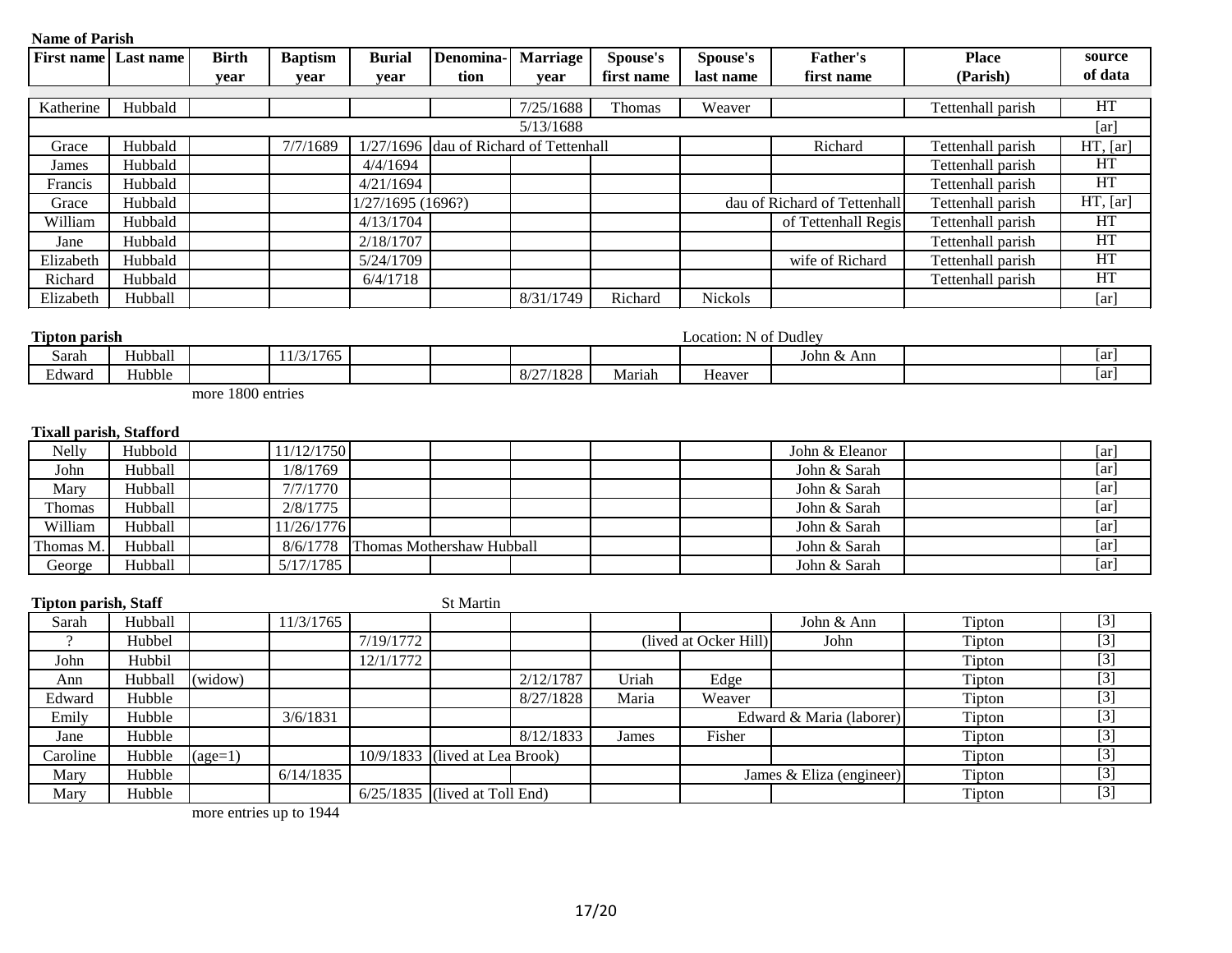| <b>Name of Parish</b>        |                                   |              |                             |               |           |                 |                                           |           |                  |                                |                    |
|------------------------------|-----------------------------------|--------------|-----------------------------|---------------|-----------|-----------------|-------------------------------------------|-----------|------------------|--------------------------------|--------------------|
| <b>First name</b>            | Last name                         | <b>Birth</b> | <b>Baptism</b>              | <b>Burial</b> | Denomina- | <b>Marriage</b> | Spouse's                                  | Spouse's  | Father's         | <b>Place</b>                   | source             |
|                              |                                   | vear         | year                        | vear          | tion      | vear            | first name                                | last name | first name       | (Parish)                       | of data            |
| <b>Trysull parish, Staff</b> |                                   |              |                             |               |           |                 |                                           |           |                  |                                |                    |
| William                      | Hubball                           |              |                             |               |           | 11/7/1808       | Ann                                       | Granger   |                  | both from All Staints-Tryshull | $[3]$              |
| William                      | Hubball                           |              | 5/27/1817                   |               |           |                 |                                           |           | William and Ann  | All Saints-Trysull             | $[3]$              |
|                              |                                   |              |                             |               |           |                 |                                           |           |                  |                                |                    |
|                              | <b>Upper Gornal parish, Staff</b> |              |                             |               | St Peter  |                 |                                           |           |                  |                                |                    |
| Henry                        | Hubball                           |              |                             | 3/25/1871     |           |                 |                                           |           |                  | <b>Upper Gornal</b>            | $[3]$              |
|                              |                                   |              |                             |               |           |                 |                                           |           |                  |                                |                    |
| Uttoxeter parish, staff      |                                   |              | All of these may be Hubbard |               |           |                 | accuracy of the transcription is in doubt |           |                  |                                |                    |
| Thomas                       | Hubbub                            |              |                             |               |           | 5/8/1667        | Ann                                       | Alsopp    |                  |                                | [ar]               |
| Jane                         | Hubbard                           |              |                             |               |           | 1/28/1692       | Simon                                     | Hoyle     |                  |                                | [ar]               |
| Elizabeth                    | Hubbard                           |              | 2/16/1694                   |               |           |                 |                                           |           | Joseph & Marjery |                                | [ar]               |
| Anne                         | Hubbard                           |              | 5/30/1697                   |               |           |                 |                                           |           | Joseph           |                                | [ar]               |
| Joseph                       | Hubbard                           |              | 4/20/1699                   |               |           |                 |                                           |           | Joseph & Margery |                                | [ar]               |
| Henry                        | Hubbard                           |              | 7/9/1701                    |               |           |                 |                                           |           | Joseph           |                                | $\lceil ar \rceil$ |
| Margery                      | Hubbald                           |              | 6/20/1703                   |               |           |                 |                                           |           | Joseph & Marjery |                                | [ar]               |
| Mary                         | Hubbald                           |              | 11/16/1705                  |               |           |                 |                                           |           | Joseph & Margery |                                | [ar]               |
| Christian                    | Hubbald                           |              | 2/11/1707                   |               |           |                 |                                           |           | Joseph & Marjery |                                | [ar]               |
| Jno                          | Hubbale                           |              | 4/21/1710                   |               |           |                 |                                           |           | Joseph & Marjery |                                | [ar]               |
| William                      | Hubbald                           |              | 3/19/1711                   |               |           |                 |                                           |           | Joseph           |                                | [ar]               |
| Ann                          | Hubbald                           |              |                             |               |           | 12/14/1713      | John                                      | Mycock    |                  |                                | [ar]               |
| James                        | Hubbald                           |              | 3/31/1714                   |               |           |                 |                                           |           | Joseph & Margery |                                | [ar]               |
| Hanah                        | Hubboard                          |              | 11/13/1718                  |               |           |                 |                                           |           | Joseph & Marjery |                                | [ar]               |

lots of Hubbards in the 1700 and 1800s and only one Hubbald

**Walsall parish** 1570-1573, 1636-1812 baptisms, 1570-1847 marriages

| Jane      | <b>Hubbald</b> |            |  | 11/14/1631 | Nich.   | Sliegh |               | <b>St Mathew</b> | [ar] |
|-----------|----------------|------------|--|------------|---------|--------|---------------|------------------|------|
| Rebecca   | Hubball        |            |  | 1/19/1786  | William | Janns  |               | <b>St Mathew</b> | [ar] |
| William   | Hubbal         | 9/22/1788  |  |            |         |        | Stephen & Ann | <b>St Mathew</b> | [ar] |
| Ann       | Hubball        | 6/7/1790   |  |            |         |        | Stephen & Ann | <b>St Mathew</b> | [ar] |
| Carew     | Hubball        | 8/22/1792  |  |            |         |        | Stephen & Ann | St Mathew        | [ar] |
| Susann    | Hubbal         | 7/5/1794   |  |            |         |        | Stephen & Ann | <b>St Mathew</b> | [ar] |
| Stephen   | Hubball        | 8/16/1797  |  |            |         |        | Stephen & Ann | <b>St Mathew</b> | [ar] |
| Rebecca   | Hubball        | 8/31/1799  |  |            |         |        | Stephen & Ann | <b>St Mathew</b> | [ar] |
| Ann Peace | Hubball        | 10/31/1801 |  |            |         |        | Stephen & Ann | <b>St Mathew</b> | [ar] |

additional listings in 1800s

| Wednesbury parish, staff |         | 1673-1842 baptisms, 1674-1812 marriages |  |  |            |        | Location: NE of Dudlev |               |                       |    |
|--------------------------|---------|-----------------------------------------|--|--|------------|--------|------------------------|---------------|-----------------------|----|
| Margaret                 | Hubbald |                                         |  |  | 10/21/1678 | Joseph | Jenns                  |               | <b>St Bartholomew</b> | ar |
| John                     | Hubbal  | 6/17/1804                               |  |  |            |        |                        | Stephen & Ann | Wesleyan              | ar |
| Elizabeth                | Hubball | 8/4/1806                                |  |  |            |        |                        | Stephen & Ann | Wesleyan              | ar |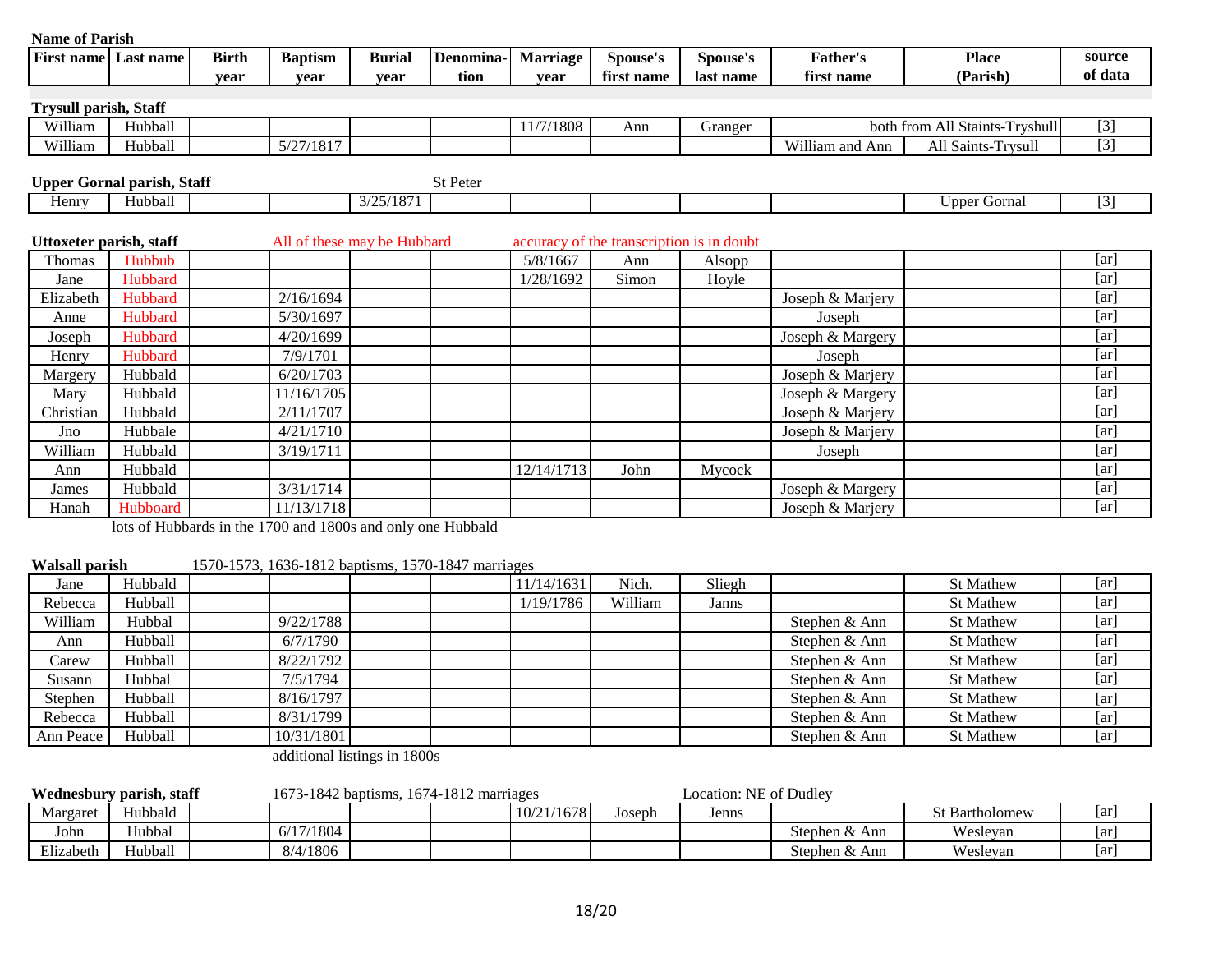| <b>TRAINC OF L GERMIN</b> | First name Last name                | <b>Birth</b> | <b>Baptism</b> | <b>Burial</b> | Denomina- | <b>Marriage</b>                               | Spouse's          | Spouse's                   | <b>Father's</b>    | <b>Place</b>                  | source                 |
|---------------------------|-------------------------------------|--------------|----------------|---------------|-----------|-----------------------------------------------|-------------------|----------------------------|--------------------|-------------------------------|------------------------|
|                           |                                     | year         | year           | year          | tion      | year                                          | first name        | last name                  | first name         | (Parish)                      | of data                |
|                           |                                     |              |                |               |           |                                               |                   |                            |                    |                               |                        |
|                           | <b>West Bromwich parish</b>         |              |                |               |           |                                               |                   | Location: Just E of Dudley |                    |                               | [ar]                   |
| Susanna                   | Huball<br>Hubball                   |              |                |               |           | 1/13/1812<br>7/4/1836                         | William<br>Thomas | <b>Brown</b>               |                    | All Saints<br>All Saints      | [ar]                   |
| Eliza                     |                                     |              |                |               |           |                                               |                   | Harris                     |                    |                               | [ar]                   |
| Thomas                    | Hubble                              |              | 12/22/1868     |               |           |                                               |                   |                            | Joseph & Sarah     | St Peters                     |                        |
|                           | Wolverhampton parish, Staffordshire |              |                |               |           | (fragments from 1538: good records from 1603) |                   |                            |                    | (St Peter)                    | also see [4]           |
| Helynor                   | Hubball                             | (wid)        |                | 6/4/1609      |           |                                               |                   |                            |                    | Wolverhampton                 | HT, [Int], [3]         |
| Ales                      | Hubball                             |              |                |               |           | 9/28/1613                                     | Richard           | Jurden (tailer)            |                    | Wolverhampton                 | HT, [Int], [3]         |
| Thomas                    | Hubball                             |              |                | 6/12/1613     |           |                                               |                   |                            |                    | Wolverhampton                 | HT, [Int], [3]         |
| Christian                 | Hubball                             |              |                |               |           | 2/12/1616                                     | John              | Hodson                     |                    | Wolverhampton                 | HT, [Int], [ar]        |
| Thomas                    | Hubbard                             |              | 7/24/1631      |               |           |                                               |                   |                            | Thomas             | St Peter                      | [ar]                   |
| Margery                   | Hubbant                             |              |                | 9/27/1631     |           |                                               |                   |                            | Thomas             |                               | [ar]                   |
| Henry                     | Hubball                             |              | 6/12/1634      |               |           |                                               |                   |                            | Thomas             | Wolverhampton                 | HT, [Int], [3], [ar]   |
| Thomas                    | Hubball                             |              | 12/28/1634-5   |               |           |                                               |                   |                            | Thomas             | Wolverhampton                 | HT, [3], [ar]          |
| Thomas                    | Hubball                             | son of       |                | 1635          |           |                                               |                   |                            | Thomas             | Wolverhampton                 | $[2]$ , $[Int]$        |
| Avis                      | Hubbold                             | (wid)        |                | 2/5/1654      |           |                                               |                   |                            |                    | Wolverhampton                 | HT, [ar]               |
| John                      | Hubbold                             |              |                | 1/21/1694     |           |                                               |                   |                            |                    | Wolverhampton                 | [Int], [ar]            |
| William                   | Huball                              |              | 12/18/1754     |               |           |                                               |                   |                            |                    | Wolverhampton                 | $\boxed{3}$            |
| Mary                      | Huball                              |              |                | 5/11/1760     |           |                                               |                   |                            |                    | Wolverhampton                 | $[3]$                  |
| Esther                    | Hoball                              |              |                |               |           | 8/25/1760                                     | John              | Evans                      |                    | Wolverhampton                 | $[3]$                  |
| Mary                      | Hubball                             |              | 4/9/1786       |               |           |                                               |                   |                            |                    | Wolverhampton                 | $[3]$                  |
| Stephen                   | Hubball                             |              |                |               |           | 12/27/1786                                    | Ann               | Newbold                    |                    | Wolverhampton                 | $[3]$                  |
| Joseph                    | Hubball                             |              |                |               |           | 3/8/1787                                      | Elizabeth         | Gould                      |                    | Wolverhampton                 | $[3]$                  |
| William                   | Hubball                             |              |                |               |           | 5/7/1787                                      | Elizabeth         | Aston                      |                    | Wolverhampton                 | $[3]$                  |
| George                    | Hubball                             |              | 12/27/1787     |               |           |                                               |                   |                            |                    | Wolverhampton                 | $[3]$                  |
| Joseph                    | Hubball                             |              | 6/1/1789       |               |           |                                               |                   |                            |                    | Wolverhampton                 | $[3]$                  |
| Thomas                    | Hubball                             |              | 8/31/1793      |               |           |                                               |                   |                            |                    | Wolverhampton                 | $[3]$                  |
| Ann                       | Hubball                             |              | 12/10/1795     |               |           |                                               |                   |                            |                    | Wolverhampton                 | $[3]$                  |
| Ann                       | Hubball                             |              |                | 2/21/1799     |           |                                               |                   |                            |                    | Wolverhampton                 | $[3]$                  |
| James                     | Hubball                             |              | 7/13/1801      |               |           |                                               |                   |                            | Josh & Elizh       | <b>St Peter or Collegiate</b> | $[3]$ , $[ar]$         |
| John                      | Hubball                             |              | 2/5/1804       |               |           |                                               |                   |                            | Josh & Elizh       | St Peter or Collegiate        | $[3]$ , $[ar]$         |
| Mary                      | Hubbal                              | 3/13         | 3/16/1806      |               |           |                                               |                   |                            | Joseph & Elizabeth | St Peter & Paul-RC            | $[3]$ , $[ar]$         |
| John                      | Hubball                             |              |                | 1/10/1808     |           |                                               |                   |                            |                    | Wolverhampton                 | $[3]$                  |
| George                    | Hubball                             |              | 12/1/1812      |               |           |                                               |                   |                            | Josh & Maria       | <b>St Peter or Collegiate</b> | $[3]$ , $[ar]$         |
| Phoebe                    | Hubbal                              |              | 5/14/1815      |               |           |                                               |                   |                            | Joseph & Maria     | <b>St Peter or Collegiate</b> | $\overline{[3], [ar]}$ |

more listings up to 1905